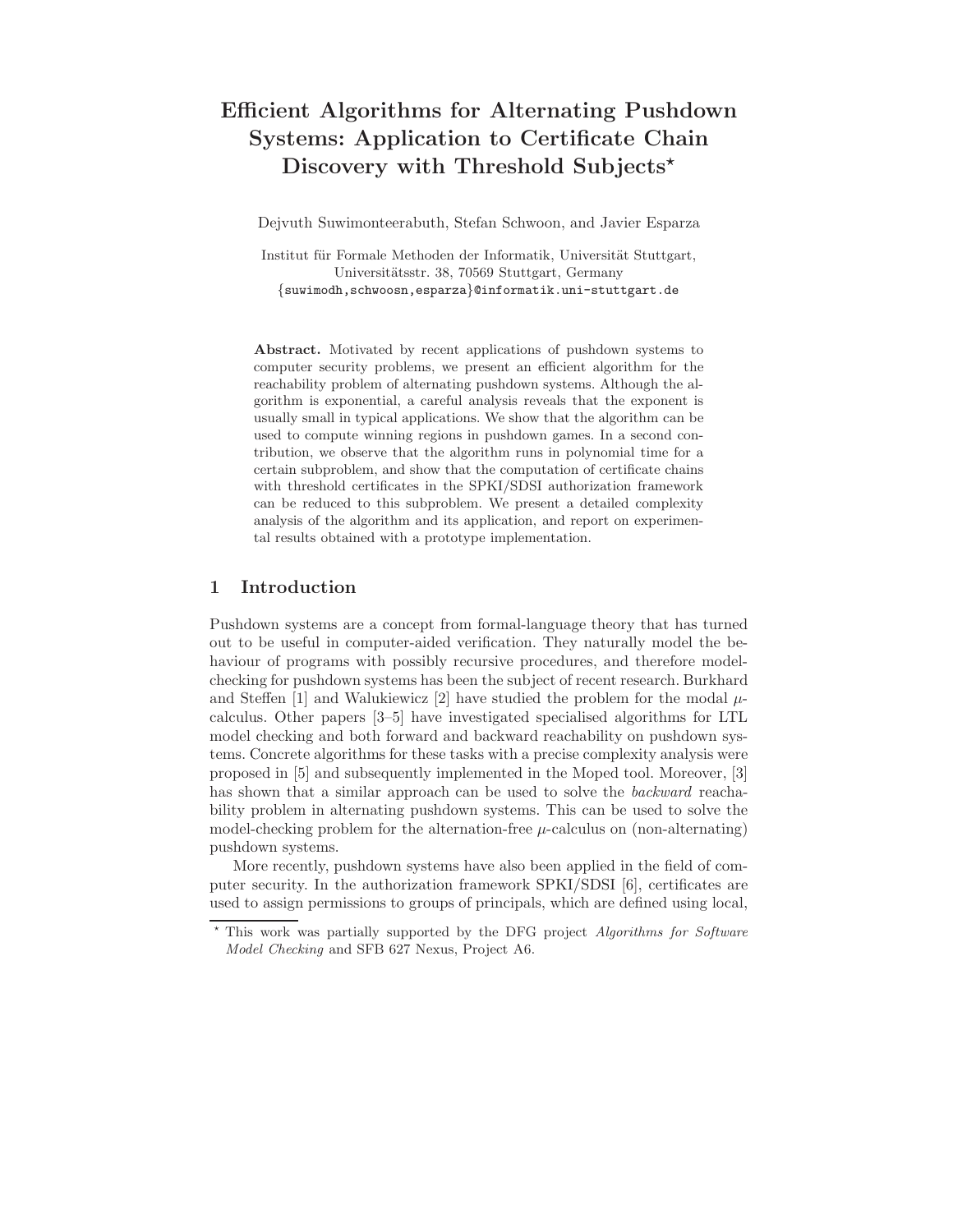hierarchical namespaces. In order to prove that a principal may access a certain resource, he/she needs to produce a chain of certificates that, taken together, provide a proof of authorisation. Jha and Reps [7] showed that a set of certificates can be seen as a pushdown system, and that certificate-chain discovery reduces to pushdown reachability. The SPKI/SDSI specification also provides for so-called *threshold certificates*, allowing specifications whereby a principal can be granted access to a resource if he/she can produce authorisations from multiple sources. We observe that this extension reduces to reachability on *alternating* pushdown systems.

Motivated by the applications in verification and authorisation, we study reachability algorithms for alternating pushdown systems (APDS) in more detail. The algorithm proposed in [3] is abstract (i.e. only the saturation rule is given), and its complexity is given as "exponential", without further details. Here, we provide a concrete algorithm for solving the problem together with a precise complexity analysis. Moreover, inspired by the work of [7], we show that the algorithm is very efficient for a special class of instances. Then, we consider two applications. The first one is straightforward: We show that the algorithm immediately leads to a procedure for computing winning regions in pushdown reachability games, and derive a complexity bound improving a previous analysis by [8]. The second application is perhaps more interesting. In [7], Jha and Reps observed that, for a restricted form of threshold certificates, the certificate-chaindiscovery problem can be solved in polynomial, rather than exponential time. We prove this result again by showing that the existence of certificate chains can be reduced to the special class of instances of the reachability problem that we have identified. We perform a detailed complexity analysis, and report on a prototype implementation on top of the Nexus platform for context-aware systems [9].

We proceed as follows: Section 2 introduces alternating pushdown systems and other concepts used in the paper. Section 3 presents an algorithm for solving the reachability problem on APDS and analyzes its complexity. Section 4 studies the special class of instances mentioned above. Section 5 presents new upper bounds for computing winning regions in reachability pushdown games. Section 6 presents our application to certificate-chain discovery, and Section 7 reports experimental results.

### **2 Preliminaries**

An *alternating pushdown system* (APDS) is a triplet  $\mathcal{P} = (P, \Gamma, \Delta)$ , where P is a finite set of *control locations*,  $\Gamma$  is a finite *stack alphabet*, and  $\Delta \subseteq$  $(P \times \Gamma) \times 2^{(P \times \Gamma^*)}$  is a set of *transition rules*. A *configuration* of P is a pair  $\langle p, w \rangle$ , where  $p \in P$  is a control location and  $w \in \Gamma^*$  is a *stack content*. If  $((p, \gamma), \{(p_1, w_1), \ldots, (p_n, w_n)\}) \in \Delta$ , we write  $\langle p, \gamma \rangle \hookrightarrow \{\langle p_1, w_1 \rangle, \ldots, \langle p_n, w_n \rangle\}$ instead. We call a rule *alternating* if  $n > 1$ , or *non-alternating* otherwise. We also write  $\langle p, \gamma \rangle \hookrightarrow \langle p_1, w_1 \rangle$  (braces omitted) for a non-alternating rule. Moreover, for every  $w \in \Gamma^*$ , the configuration  $\langle p, \gamma w \rangle$  is an *immediate predecessor* of the set  $\{\langle p_1, w_1w \rangle, \ldots, \langle p_n, w_nw \rangle\}.$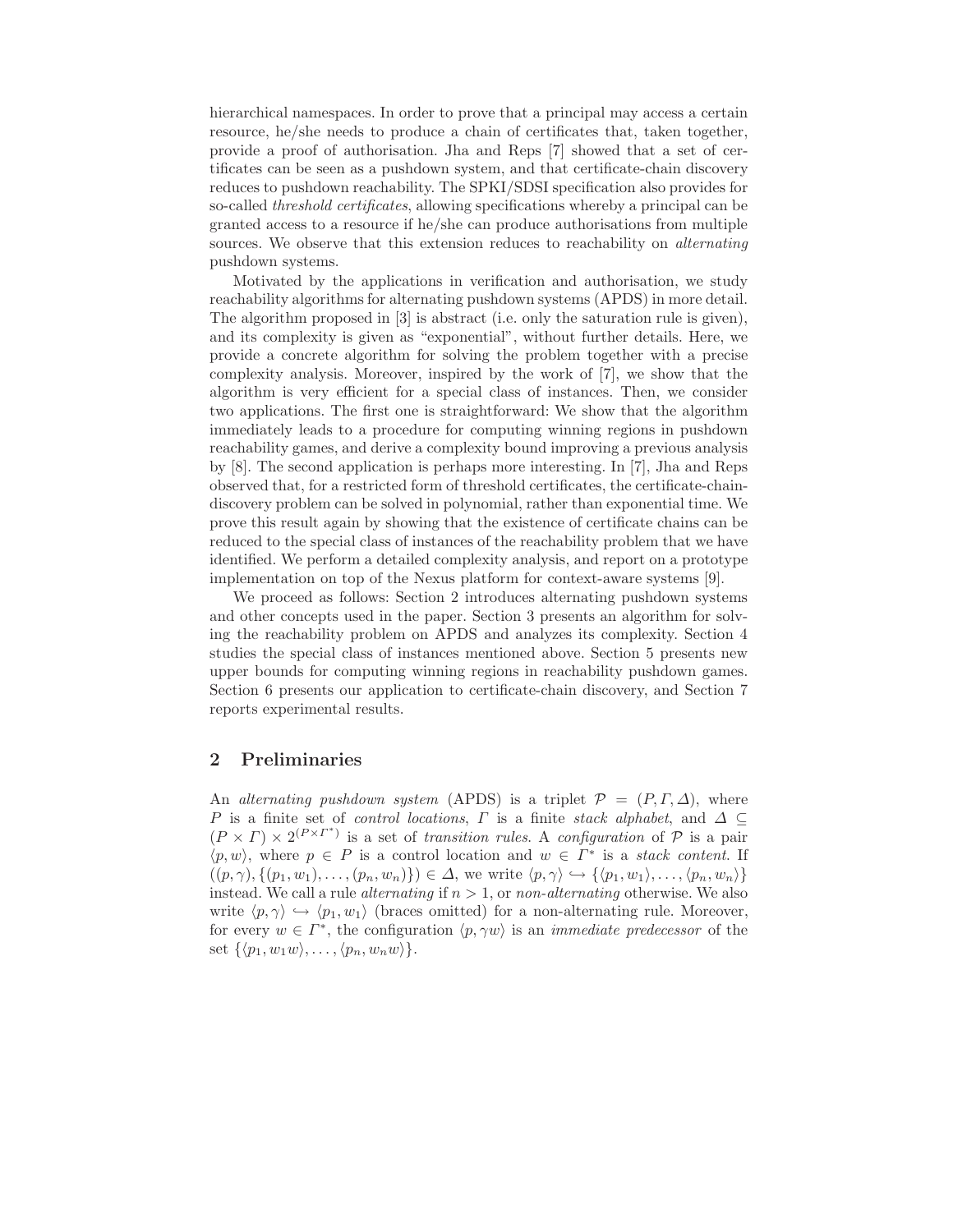A *computation tree* of P is a directed tree whose nodes are labelled by configurations and where every node  $n$  is either a leaf or an internal node labelled with c such that n has one outgoing hyperedge whose set of target nodes is labelled with configurations  $C = \{c_1, \ldots, c_n\}$ , where c is an immediate predecessor of C. We define the *reachability relation*  $\Rightarrow$  as  $c \Rightarrow C$  if there exists a computation tree such that  $c$  labels the root and  $C$  is the set of labels of the leaves. If  $c \Rightarrow C$ , then C is *reachable* from c. Given a set of configurations C, we define the set of *predecessors*,  $pre^*(C) = \{c \mid \exists C' \subseteq C : c \Rightarrow C'\}$ , as the set of configurations that are reachable backwards from subsets of C via the reachability relation.

Let us fix an APDS  $P = (P, \Gamma, \Delta)$ . An alternating P-automaton is a quintuple  $\mathcal{A} = (Q, \Gamma, \delta, P, F)$ , where  $Q \supseteq P$  is a finite set of *states*,  $F \subseteq Q$  is the set of *final states*, and  $\delta \subseteq Q \times \Gamma \times 2^Q$  is a set of *transitions*. The *initial states* of A are the control locations of P. We define the *transition relation*  $\rightarrow \subseteq Q \times \Gamma^* \times 2^Q$ as the smallest relation satisfying:

$$
- q \xrightarrow{\varepsilon} \{q\} \text{ for every } q \in Q,
$$
  
- if  $(q, \gamma, Q') \in \delta$  then  $q \xrightarrow{\gamma} Q'$ , and  
- if  $q \xrightarrow{w} \{q_1, ..., q_m\}$  and  $q_i \xrightarrow{\gamma} Q_i$  for each  $1 \le i \le m$ , then  $q \xrightarrow{w\gamma} (Q_1 \cup ... \cup Q_m)$ .

A *accepts* or *recognizes* a configuration  $\langle p, w \rangle$  if  $p \stackrel{w}{\longrightarrow} Q'$  for some  $Q' \subseteq F$ . The set of configurations recognized by  $A$  is denoted by  $L(A)$ .

In [3], it has been shown that given a set of configurations  $C$  of  $P$ , recognized by an alternating automaton  $\mathcal{A}$ , we can construct another automaton  $\mathcal{A}_{pre*}$  such that  $L(A_{pre^*}) = pre^*(C)$ .

The procedure of  $[3]$  assumes w.l.o.g. that A has no transition leading to an initial state. A*pre*<sup>∗</sup> is computed by means of a saturation procedure, which adds new transitions to  $A$ , according to the following rule:

If 
$$
\langle p, \gamma \rangle \hookrightarrow \{\langle p_1, w_1 \rangle, \dots, \langle p_m, w_m \rangle\} \in \Delta
$$
 and  $p_1 \xrightarrow{w_1} P_1, \dots, p_m \xrightarrow{w_m} P_m$  holds, then add  $p \xrightarrow{\gamma} (P_1 \cup \dots \cup P_m)$ .

## **3 An Implementation for** *pre<sup>∗</sup>*

In this section we present an implementation, as shown in Fig. 1, of the abstract algorithm from Sect. 2. Without loss of generality, the algorithm imposes two restrictions on every rule  $\langle p, \gamma \rangle \hookrightarrow R$  in  $\Delta$ :

 $(R1)$  if  $R = \{ \langle p', w' \rangle \}$ , then  $|w'| \leq 2$ , and  $(R2)$  if  $|R| > 1$ , then  $|R| = 2$  and  $\forall \langle p', w' \rangle \in R$ :  $|w'| = 1$ .

Note that any APDS can be converted into an equivalent one that satisfies (R1) and (R2) with only a linear increase in size (i.e. the converted automaton executes the same sequences of actions, modulo the fact that one step may be refined into a sequence of steps).

In the rest of the paper we conduct a careful analysis in terms of certain parameters of the input, which are listed below: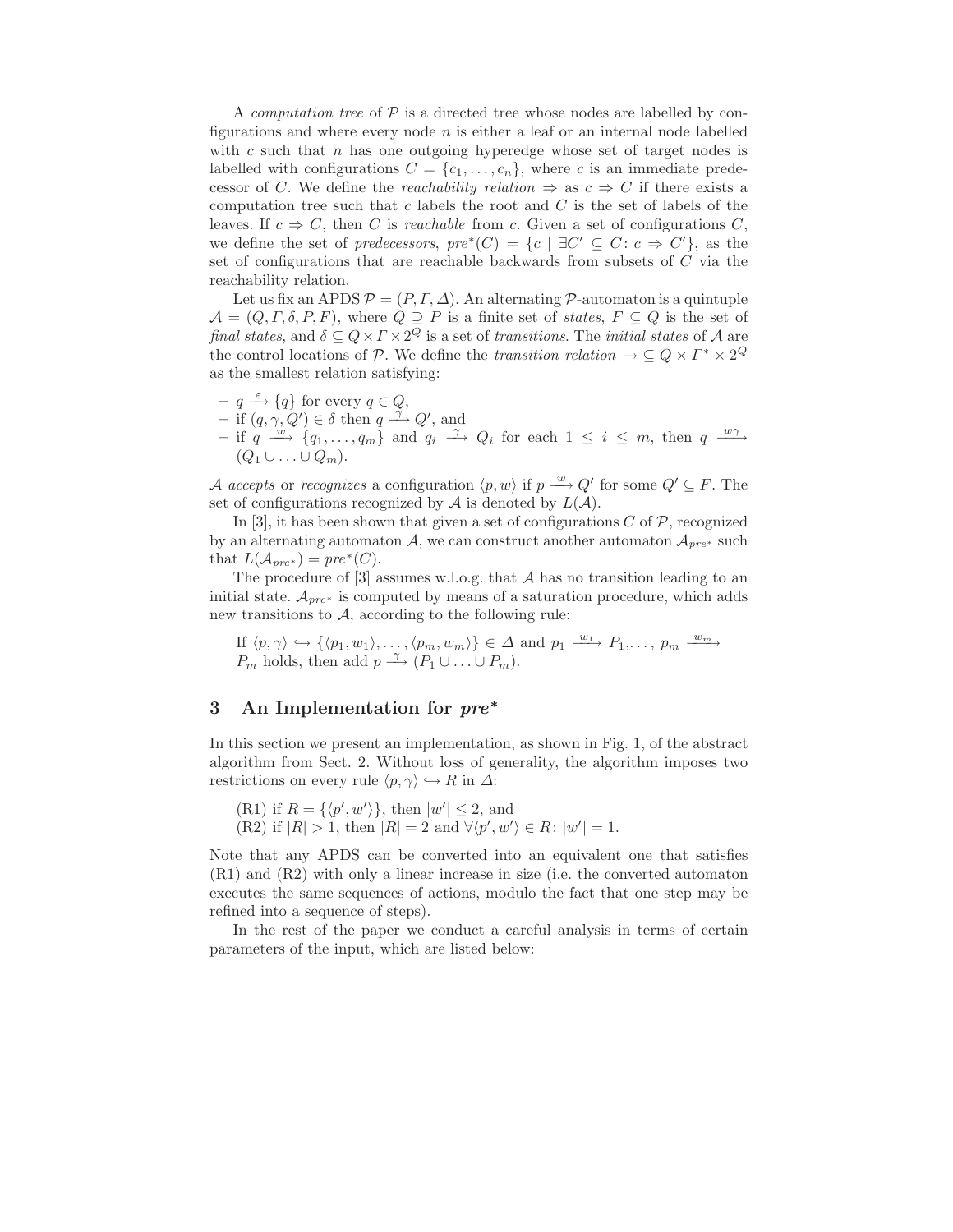- $-\Delta_a, \Delta_0, \Delta_1, \Delta_2$  denote the sets of alternating rules and non-alternating rules with  $0, 1, 2$  stack symbols in their right-hand side, respectively.
- **–** The set of *pop control locations*, denoted by Pε, is the set of control locations  $p_1 \in P$  such that  $\Delta_0$  contains some rule  $\langle p, \gamma \rangle \hookrightarrow \langle p_1, \varepsilon \rangle$ .
- Given an alternating automaton, we define  $Q_{ni}$  as the set of its non-initial states, i.e.,  $Q_{ni} = Q \setminus P$ .

Algorithm 1 computes  $A_{pre*}$  by implementing the saturation rule. The sets *rel* and *trans* contain the transitions that are known to belong to  $A_{pre*}$ ; *rel* contains those that have already been examined. Lines 1–4 initialize the algorithm. The rules  $\langle p, \gamma \rangle \hookrightarrow \langle p_1, \epsilon \rangle$  are dealt with first, as in the *pre*<sup>∗</sup> algorithm of the non-alternating case [5]. All rules are copied to  $\Delta'$  (line 3), and the auxiliary function  $\mathcal{F}(r)$  is assigned to set of empty set for each rule r (line 4). The algorithm then proceeds by iteratively removing transitions from *trans* (line 6), adding them to *rel* if necessary (lines 7–8), and examining whether they generate other transitions via the saturation rule (lines 9–22). The idea of the algorithm is to avoid unnecessary operations. Imagine that the saturation rule allows to add transition t if transitions  $t_1$  and  $t_2$  are already present. Now, if  $t_1$  is taken from *trans* but  $t_2$  has not been added to  $A_{pre^*}$ , we do not put  $t_1$  back to *trans* but store the following information instead: if  $t_2$  is added, then we can also add  $t$ . It turns out that these implications can be stored in the form of "fake pushdown rules" (like those added in line 18 or 21) and in the form of the auxiliary sets  $\mathcal{F}(r)$ .

Let us now look at the lines  $9-22$  in more detail. Lines  $9-10$  are as in [5]. Push rules (lines 11–19) and alternating rules (lines 20–22), however, require a more delicate treatment. At line 11 we know that  $q \rightarrow Q'$  is a transition of  $\mathcal{A}_{pre^*}$  (because it has been popped from *trans*) and that  $\langle p_1, \gamma_1 \rangle \hookrightarrow \langle q, \gamma \gamma_2 \rangle$  is a rule of the APDS. So we divide the states  $q' \in Q'$  into those for which there is some rule  $q' \stackrel{\gamma_2}{\longrightarrow} Q''$  in *rel* and the rest. If there is no rest then we can add new rules to *trans* (lines 14–15). Otherwise we add the "fake rule" of line 18. At line 20 we know that  $q \to Q'$  is a transition of  $\mathcal{A}_{pre^*}$  and  $\langle p_1, \gamma_1 \rangle \hookrightarrow \{\langle q, \gamma \rangle\} \cup R$ is an alternating rule. So we add the "fake rule"  $\langle p_1, \gamma_1 \rangle \hookrightarrow R$ .

Note that the algorithm obviously runs with exponential time, since the number of transitions of A*pre*<sup>∗</sup> can be exponential in the number of states. However, a closer look at the complexity reveals that the algorithm is exponential only in a proper subset of states, which can be small depending on the instance.

**Lemma 1.** *Algorithm 1 takes*  $O(|\delta_0| + |\Delta_0| + |\Delta_1|2^n + (|\Delta_2|n + |\Delta_a|)4^n)$  *time, where*  $n = |P_{\varepsilon}| + |Q_{ni}|$ .

In typical applications, we start with a small automaton, i.e.  $\delta_0$  and  $Q_{ni}$  will be small. In that case, n will be dominated by  $|P_{\varepsilon}|$ , therefore the complexity can be simplified to  $O(|\Delta_0| + |\Delta_1| 2^{|P_{\varepsilon}|} + (|\Delta_2||P_{\varepsilon}| + |\Delta_a|) 4^{|P_{\varepsilon}|})$ 

**Theorem 1.** Let  $\mathcal{P} = (P, \Gamma, \Delta)$  be an alternating pushdown system and  $\mathcal{A} =$  $(Q, \Gamma, \delta_0, P, F)$  *be an alternating automaton. There exist an alternating automaton*  $A_{pre^*}$  *that recognizes pre*<sup>\*</sup>( $L(A)$ )*. Moreover, if the restrictions R1 and R2*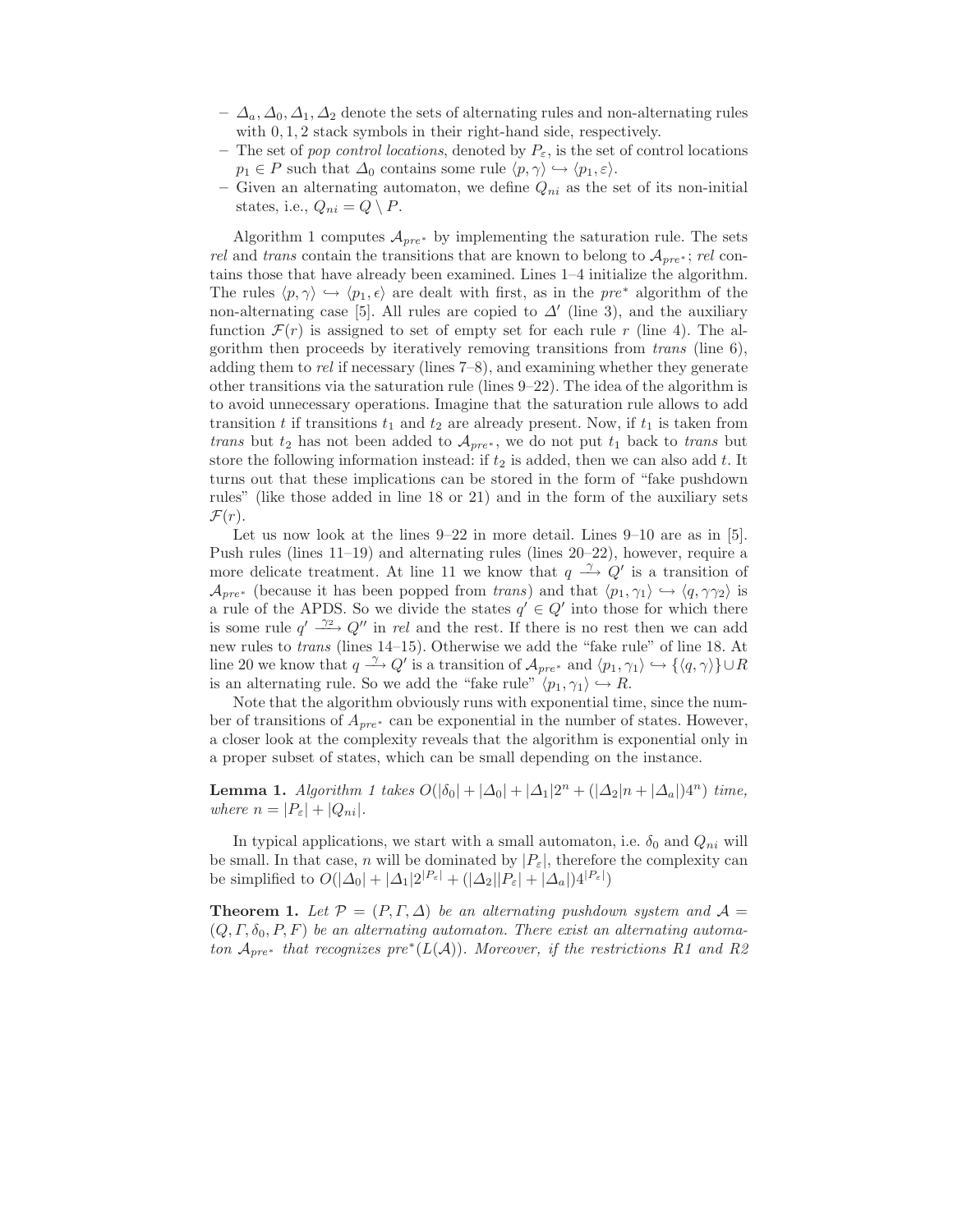#### **Algorithm 1**

**Input:** an APDS  $P = (P, \Gamma, \Delta);$ an alternating P-automaton  $A = (Q, \Gamma, \delta_0, P, F)$  without transitions into P **Output:** the set of transitions of A*pre*<sup>∗</sup>

1  $rel := \emptyset;$ 2  $trans := \delta_0 \cup \{ (p, \gamma, p') \mid \langle p, \gamma \rangle \hookrightarrow \langle p', \varepsilon \rangle \in \Delta \} \cup \{ (p, \gamma, \emptyset) \mid \langle p, \gamma \rangle \hookrightarrow \emptyset \in \Delta \};$ 3  $\Delta' := \Delta;$  $4 \quad \mathcal{F} := \lambda x. \{\emptyset\};$ 5 **while**  $trans \neq \emptyset$  **do**<br>6 **pop**  $t := (q, \gamma, Q')$ 6 pop  $t := (q, \gamma, Q')$  from *trans*; 7 **if**  $t \notin rel$  **then**<br>8 **add**  $t$  **to**  $rel$ add t to rel;  $9$  **for all**  $r := \langle p_1, \gamma_1 \rangle \hookrightarrow \langle q, \gamma \rangle \in \Delta'$  **and**  $Q'' \in \mathcal{F}(r)$  **do** 10 add  $(p_1, \gamma_1, Q' \cup Q'')$  to *trans*; 11 **for all**  $\langle p_1, \gamma_1 \rangle \leftrightarrow \langle q, \gamma_2 \rangle \in \Delta'$  **do** 12  $S := \{ q' \in Q' \mid \exists Q'' : (q', \gamma_2, Q'') \in rel \};$ 13  $Q_1 := \{ \bigcup_{q' \in S} Q_{q'} \mid \forall q' \in S : (q', \gamma_2, Q_{q'}) \in rel \};$ 14 **if**  $S = Q'$  then 15 add  $\{(p_1, \gamma_1, Q_1) | Q_1 \in \mathcal{Q}_1\}$  to *trans*;<br>16 else 16 **else** 17  $r := \langle p_1, \gamma_1 \rangle \hookrightarrow \{ \langle q', \gamma_2 \rangle \mid q' \in Q' \setminus S \};$ 18 add r to  $\Delta'$ ; 19 add  $Q_1$  to  $\mathcal{F}(r)$ ;<br>20 **for all**  $r := \langle p_1, \gamma_1 \rangle \hookrightarrow$ 20 **for all**  $r := \langle p_1, \gamma_1 \rangle \hookrightarrow \{ \langle q, \gamma \rangle \} \cup R \in \Delta' \text{ s.t. } R \neq \emptyset \textbf{ do}$ 21 add  $\langle p_1, \gamma_1 \rangle \hookrightarrow R$  to  $\Delta'$ ; 22 add  $\{Q'' \cup Q' \mid Q'' \in \mathcal{F}(r)\}\$ to  $\mathcal{F}(\langle p_1, \gamma_1 \rangle \hookrightarrow R)$ ; 23 **return** *rel*;

**Fig. 1.** An algorithm for computing *pre*∗.

*are met,*  $\mathcal{A}_{pre^*}$  *can be constructed in*  $O(|\delta_0| + |\Delta_0| + |\Delta_1|2^n + (|\Delta_2|n + |\Delta_a|)4^n)$ *time, where*  $n = |P_{\varepsilon}| + |Q_{ni}|$ .

Given an APDS  $P$ , a configuration c of  $P$ , and a set of configurations  $C$ , the *backward reachability* problem for  $P$ ,  $c$ , and  $C$  is to check whether  $c \in$  $pre^*_{\mathcal{P}}(C)$ . By Theorem 1, the problem is in EXPTIME. The following theorem shows a corresponding lower bound. It is a rather straightforward modification of a theorem of [10].

**Theorem 2.** *The backward reachability problem for alternating pushdown systems is EXPTIME-complete, even if* C *is a singleton.*

### **4 A Special Case**

Recall the saturation rule of the abstract algorithm for the computation of *pre*<sup>∗</sup>: for every transition rule  $\langle p, \gamma \rangle \hookrightarrow \{\langle p_1, w_1 \rangle, \ldots, \langle p_m, w_m \rangle\}$  and every set  $p_1 \xrightarrow{w_1} P_1, \ldots, p_m \xrightarrow{w_m} P_m$ , add a new transition  $p \xrightarrow{\gamma} (P_1 \cup \ldots \cup P_m)$ . The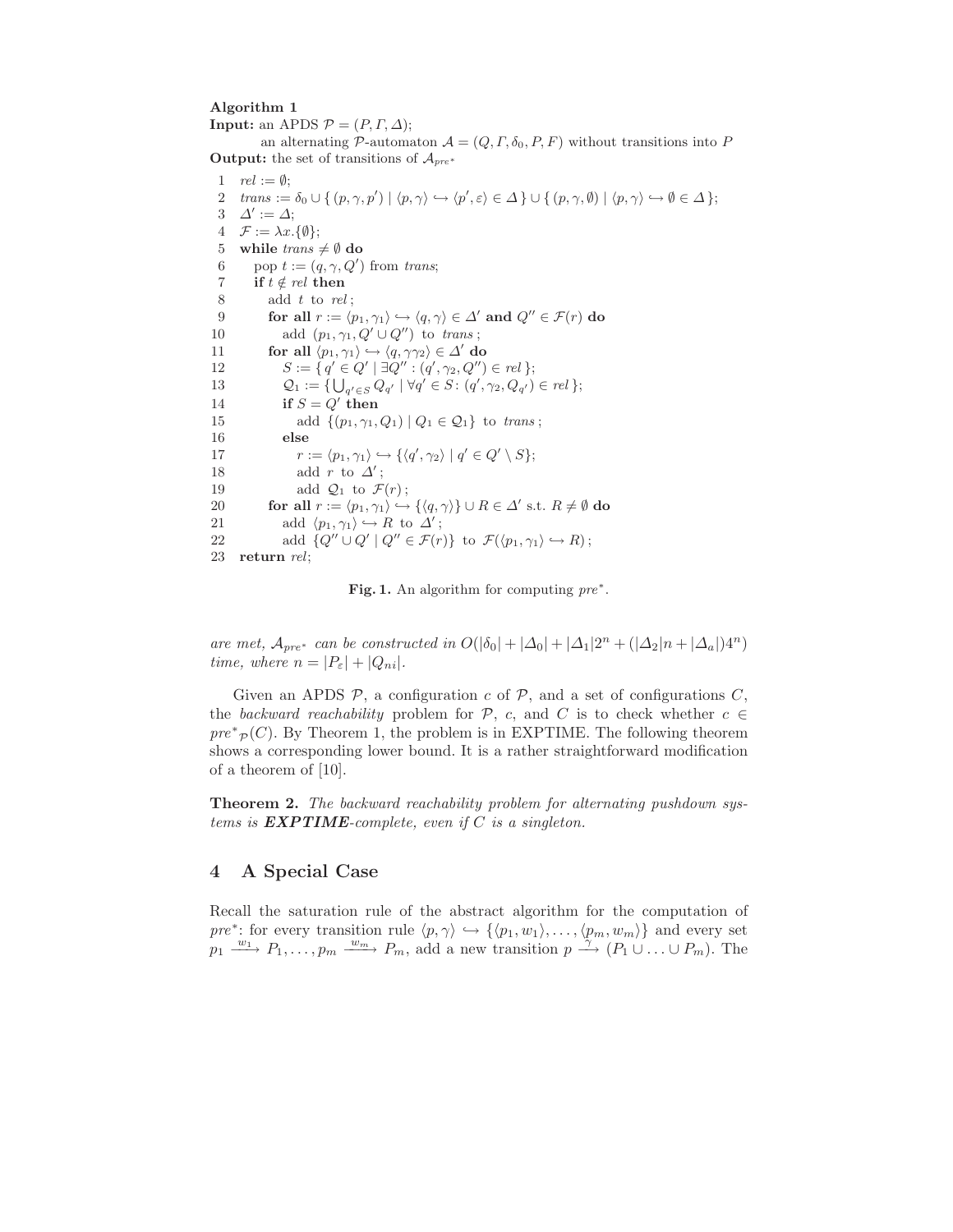exponential complexity of the algorithm is due to the fact that the target of the new transition can be an arbitrary set of states, and so we may have to add an exponential number of new rules in the worst case. We now consider a special class of instances in which a new transition  $p \stackrel{\gamma}{\longrightarrow} Q$  need only be added if  $Q$  is a singleton, and show that a suitable modification of Algorithm 1 has polynomial running time.

**Definition 1.** Let  $\mathcal{P} = (P, \Gamma, \Delta)$  be an APDS, and let  $R \subseteq PT^*$  be a set of *configurations. We say that* (P, R) *is a* good *instance for the computation of*  $pre^*$  *if for every*  $\langle p, d \rangle \hookrightarrow \{\langle p_1, w_1 \rangle, \ldots, \langle p_n, w_n \rangle\} \in \Delta$  *with*  $n \geq 2$  *and for every*  $i \in \{1, \ldots, n\}$ :  $p_i w_i w \in pre^*(R)$  *implies*  $w = \varepsilon$ .

I.e., if the set R can be reached from  $p_i w_i$ , then it cannot be reached from any  $p_iw_i$ , where w is a nonempty word. As mentioned above, we introduce the following modification to the saturation rule: a new transition  $p \xrightarrow{\gamma} Q$  is added only if Q is a singleton.

**Theorem 3.** Let  $\mathcal{P} = (P, \Gamma, \Delta)$  and R be a good instance, and let A be a non*deterministic automaton recognizing* <sup>R</sup>*. Assume w.l.o.g. that* <sup>A</sup> *has one single final state. Then, the modified saturation procedure produces a nondeterministic automaton recognizing the same language as* A*pre*<sup>∗</sup> *.*

Algorithm 1 implements the modified procedure after the following change to line 9: **for all**  $r := \langle p_1, \gamma_1 \rangle \hookrightarrow \langle q, \gamma \rangle \in \Delta'$  and  $Q'' \in \mathcal{F}(r) \cap \{ \emptyset, Q' \}$  do.

**Lemma 2.** *The modified Algorithm 1 takes*  $O(|\delta_0| + |\Delta_0| + (|\Delta_1| + |\Delta_a|)n +$  $|\Delta_2|n^2$  *time, where*  $n = |P_{\varepsilon}| + |Q_{ni}|$ *, when applied to a good instance.* 

Note that Algorithm 1, when applied to a *non-alternating* PDS (i.e. one with  $\Delta_a = \emptyset$ ), has the same complexity as the algorithm from [5] that was specially designed for non-alternating PDS.

## **5 Computing Attractors in Pushdown Games**

In [8] Cachat provided an algorithm for computing the winning positions of a player in a pushdown reachability game. It is straightforward to reformulate the algorithm in terms of *pre*<sup>∗</sup> computations for alternating pushdown automata. We do this, and apply the results of Sect. 3 to provide very precise upper bounds for the complexity of these problems.

A *pushdown game system* (PGS) is a tuple  $\mathcal{G} = (P, \Gamma, \Delta_{\mathcal{G}}, P_0, P_1)$ , where  $(P, \Gamma, \Delta_{\mathcal{G}})$  is a PDS and  $P_0, P_1$  is a partition of P. A PGS defines a pushdown game graph  $G_{\mathcal{G}} = (V, \rightarrow)$  where  $V = PT^*$  is the set of all configurations, and  $p\gamma v \to q w v$  for every  $v \in \Gamma^*$  iff  $(p, \gamma, q, w) \in \Delta_{\mathcal{G}}$ .  $P_0$  and  $P_1$  induce a partition  $V_0 = P_0 \Gamma^*$  and  $V_1 = P_1 \Gamma^*$  on V. Intuititively,  $V_0$  and  $V_1$  are the nodes at which players 0 and 1 choose a move, repectively. Given a start configuration  $\pi_0 \in V$ , a play is a maximal (possibly infinite) path  $\pi_0 \pi_1 \pi_2 \dots$  of  $G_{\mathcal{G}}$ ; the transitions of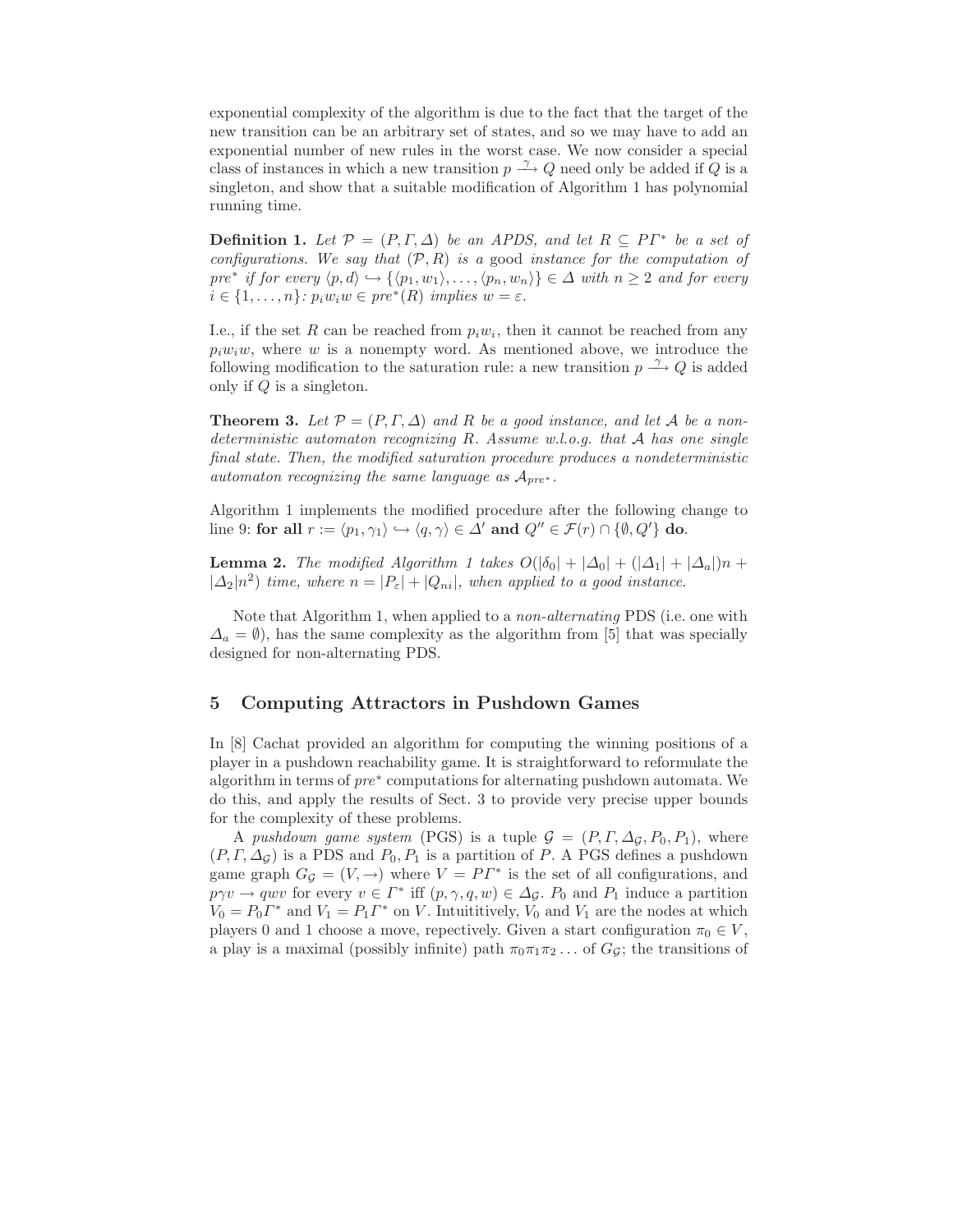the path are called *moves*; a move  $\pi_i \to \pi_{i+1}$  is made by player 0 if  $\pi_i \in V_0$ ; otherwise it is made by player 1.

The winning condition of a reachability game is a regular *goal set* of configurations  $R \subseteq PT^*$ . Player 0 wins those plays that visit some configuration of the goal set and also those that reach a deadlock for player 1. Player 1 wins the rest. We wish to compute the winning region for player 0, denoted by  $Attr_0(R)$ , i.e. the set of nodes from which player  $0$  can always force a visit to R or a deadlock for player 1. Formally [8]:

$$
Attr_0^0(R) = R ,
$$
  
\n
$$
Attr_0^{i+1}(R) = Attr_0^i(R) \cup \{u \in V_0 \mid \exists v : u \to v, v \in Attr_0^i(R)\}
$$
  
\n
$$
\cup \{u \in V_1 \mid \forall v : u \to v \Rightarrow v \in Attr_0^i(R)\},
$$
  
\n
$$
Attr_0(R) = \bigcup_{i \in \mathbb{N}}Attr_0^i(R) .
$$

Given a PGS  $\mathcal{G} = (P, \Gamma, \Delta_{\mathcal{G}}, P_0, P_1)$ , we define an APDS  $\mathcal{P} = (P, \Gamma, \Delta)$  as follows. For every  $p \in P$  and  $\gamma \in \Gamma$ : if  $p \in P_0$ , then for every rule  $\langle p, \gamma \rangle \hookrightarrow \langle q, w \rangle$  of  $\Delta_{\mathcal{G}}$ add the rule  $\langle p, \gamma \rangle \hookrightarrow \{ \langle q, w \rangle \}$  to  $\Delta$ ; if  $p \in P_1$  and S is the set of right-hand-side configurations of rules with  $\langle p, \gamma \rangle$  as left-hand-side, then add  $\langle p, \gamma \rangle \hookrightarrow S$  to  $\Delta$ . It follows immediately from the definitions that  $Attr_0(R) = pre^*_{\mathcal{P}}(R)$  (intuitively, if  $c \in pre^*_{\mathcal{P}}(R)$  then  $c \Rightarrow C$  for some  $C \subseteq R$ , and so player 0 can force the play into the set C). So we can use Algorithm 1 to compute  $Attr_0(R)$ . To derive the complexity bound, we apply Lemma 1:

**Theorem 4.** Let  $\mathcal{G} = (P, \Gamma, \Delta_{\mathcal{G}}, P_0, P_1)$  be a PGS and a goal set R recognized *by an alternating automaton*  $A_R = (Q, \Gamma, \delta_0, P, F)$ *. An alternating automaton accepting the winning region can be computed in*  $O(|\delta_0|+|\Delta_0|+|\Delta_1|2^n+(|\Delta_2|n+$  $|\Delta_a|$  $4^n$ ) *time, where*  $n = |P_{\varepsilon}| + |Q_{ni}|$ *.* 

In [8] an upper bound of  $O(|\Delta| \cdot 2^{c \cdot |Q|^2})$  is given. Our algorithm runs in  $O(|\Delta| \cdot 2^{c \cdot |Q|})$  time, and in fact Theorem 4 further reduces the exponent  $c \cdot |Q|$  to  $|P_{\varepsilon}| + |Q_{ni}|$ . Typically,  $|P_{\varepsilon}| + |Q_{ni}|$  is much smaller than |Q|. First, recall that, because of the definition of  $\mathcal{P}\text{-automaton}$ , we have  $P \subseteq Q$ . Moreover, goal sets often take the form  $p_1\Gamma^* \cup \ldots \cup p_n\Gamma^*$ , i.e., player 0 wins if the play hits one of the control states  $p_1, \ldots, p_n$ . In this case we can construct  $\mathcal{A}_R$  with  $|Q_{ni}| = 1$ . Since  $|P_{\varepsilon}|$  is typically much smaller than  $|P|$ , the parameter *n* is much smaller than  $|Q|$ .

# **6 Computing Certificate Trees in SPKI/SDSI**

In access control of shared resources, authorization systems allow to specify a security policy that assigns permissions to principals in the system. The *authorization problem* is, given a security policy, should a principal be allowed access to a specific resource? In frameworks such as SPKI/SDSI [6] and  $RT_0$  [11], the security policy is expressed as a set of certificates, and the authorization problem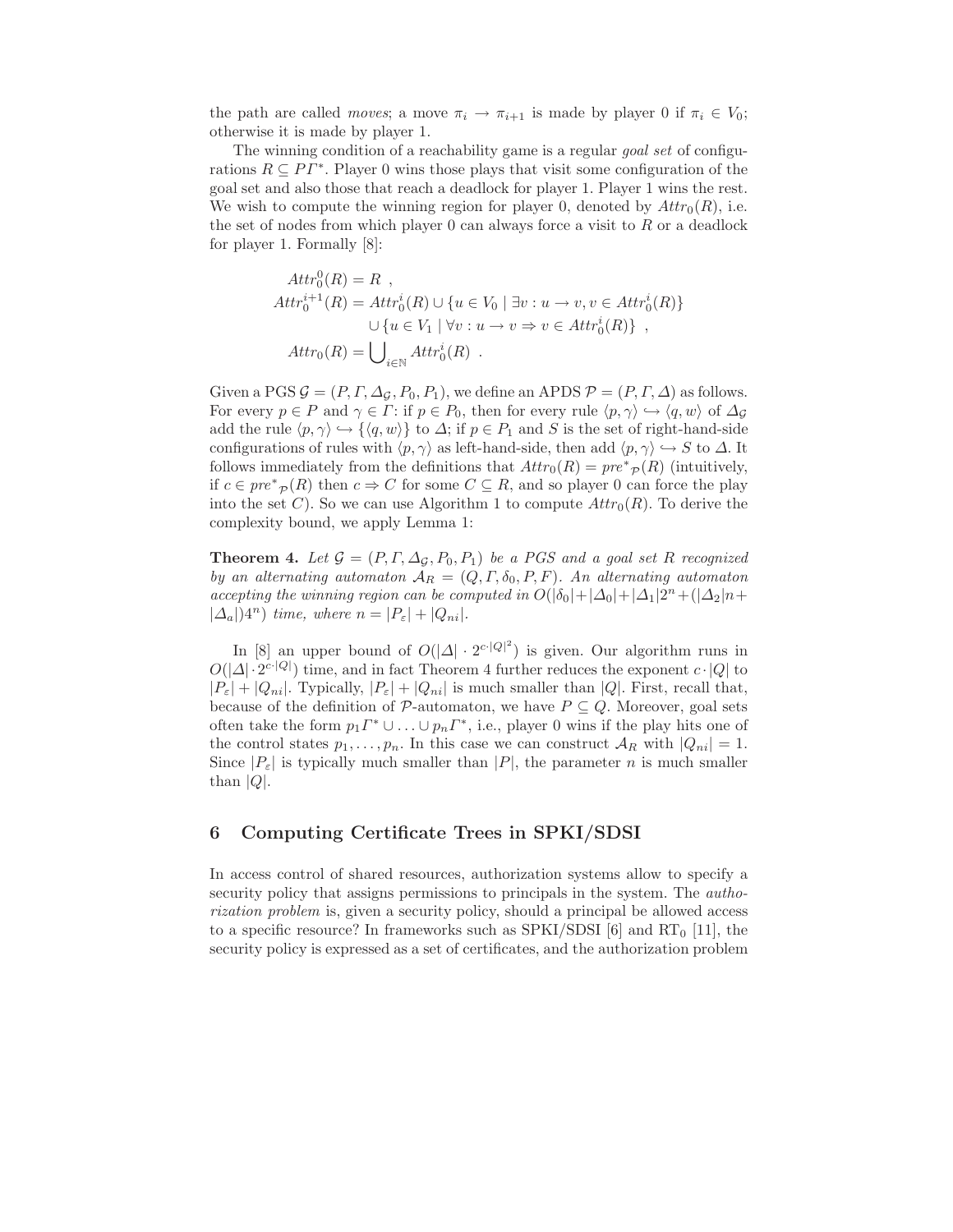reduces to discovering a subset of certificates proving that a given principal is allowed to access a given resource.

The SPKI/SDSI standard provides for so-called *threshold certificates*. Jha and Reps already observed in [7] that the authorization problem in the presence of such certificates can be reduced to the APDS reachability problem, and that a special case had polynomial complexity. In this paper, we observe that the special case corresponds to *good instances* of APDS reachability, as defined in Sect. 4, and provide a detailed complexity analysis. Moreover, we report on experimental results for a prototype implementation of the algorithm as an extension of the Nexus platform [9] with distributed access control.

We proceed in two steps. First, we consider "simple" SPKI/SDSI, a subset of SPKI/SDSI that has been considered in most of the work on this topic. Simple SPKI/SDSI does not handle threshold certificates, which we present in the second part. Finally, in Sect. 6.3, we discuss the application of our algorithms to  $RT_0$ .

#### **6.1 Simple SPKI/SDSI**

In this paper, we introduce only the basic notations that are required to understand SPKI/SDSI and its connections with alternating PDS. A more thorough explanation can be found in [7].

In SPKI/SDSI, the principals (individuals, resources, or any other entities) are represented by their public keys. We denote by  $K$  the set of public keys (or principals), specific keys are denoted by  $K, K_A, K'$ , etc. An *identifier* is a word over some alphabet  $\Sigma$  (usually denoted by typewriter font such as A, B, ...). The set of identifiers is denoted by <sup>A</sup>. A *local name* is of the form <sup>K</sup> <sup>A</sup>, where  $K \in \mathcal{K}$  and  $A \in \mathcal{A}$ . For example,  $K_X$  Customer is a local name. A *term* is a key followed by zero or more identifiers. For example,  $K$  Area Customer is a term. SPKI/SDSI has two types of certificates, or "certs":

*Name Certificates* A name cert provides a definition of a local name in the issuer's local name space. Simply speaking, it can be understood as a rewrite rule of the form  $K \nightharpoonup S$ , where K A is a local name and and S is a term. Intuitively, this defines a meaning for  $A$  in the local name space of principal  $K$ , and only K may issue and sign such a cert.

Imagine, for instance, that  $X$  is a telecommunication company with multiple divisions, including the mobile phone division *Xm*. Alice is a customer with the mobile phone division. Consider the following certificates:

$$
K_{Xm} \text{ customer} \to K_{Alice} \tag{1}
$$

$$
K_X \text{ customer} \to K_{Xm} \text{ customer} \tag{2}
$$

Here, (1) intuitively declares Alice to be a customer of *Xm*, while (2) says that customers of *Xm* are also customers of the company X as a whole.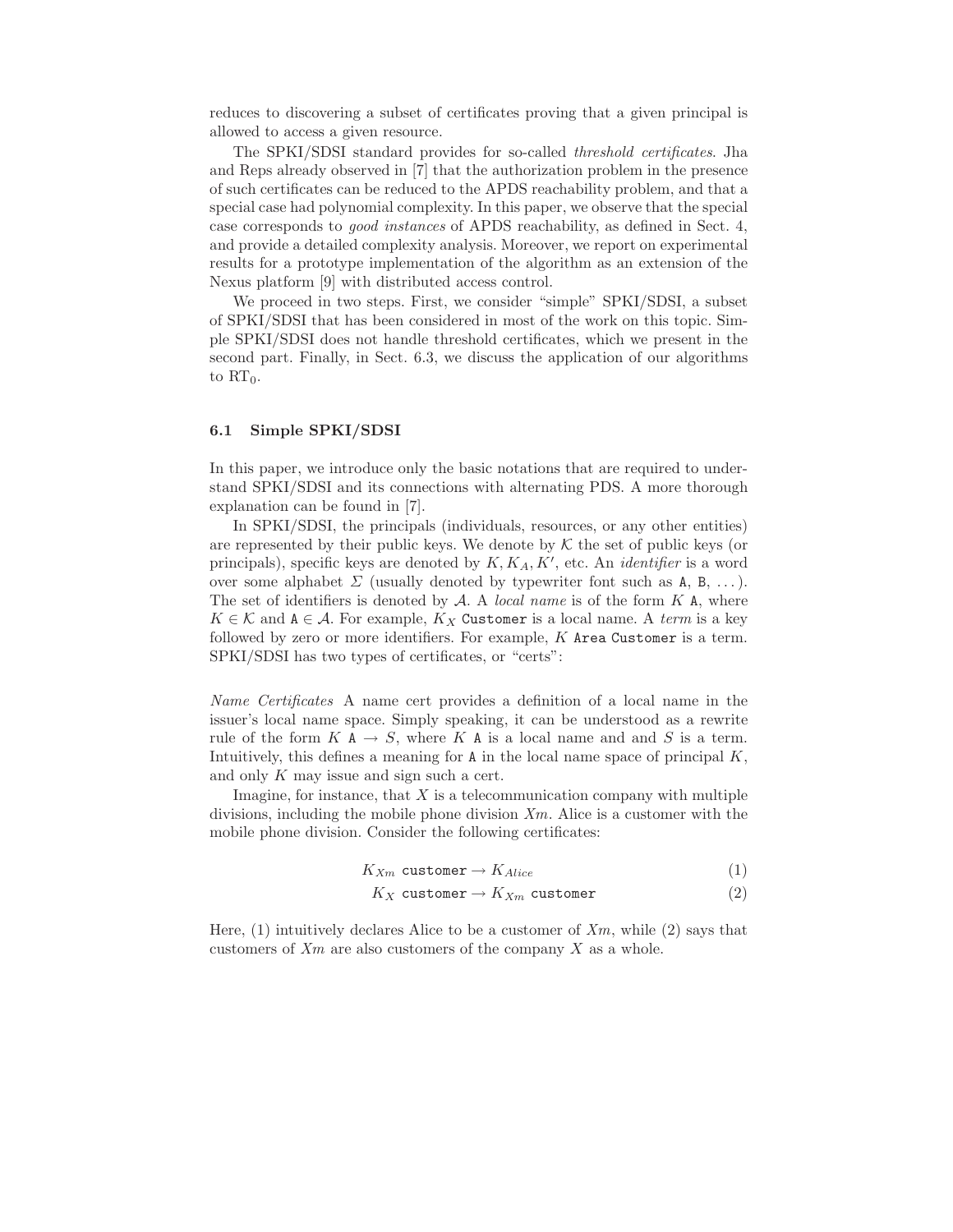*Authorization Certificates* An auth cert grants or delegates a specific authorization from an issuer to a subject. It can be understood as a rewrite rule of the form  $K_R \square \to S$  b, where  $b \in \{\square, \blacksquare\}$ . If  $K_R$  is the owner of some resource R, then this certificate grants access to  $R$  to all principals described by term  $S$ . Only  $K_R$ may issue such a certificate. If  $b = \Box$ , then authorized principals may delegate this authorization to other principals, otherwise delegation is not permitted. The following certificate grants access to resource  $R$  to all of  $X$ 's customers, without delegation:

$$
K_R \Box \to K_X \text{ customers} \quad \blacksquare \tag{3}
$$

*Certificate Chains* In order for Alice to prove that she has access to some resource, she needs to provide a list of certificates that lead from the public key to herself by applying left-prefix rewriting. Such a list of certificates is called a *certificate chain*. In the example, Alice is granted authorisation to access R if she can produce the certificate chain  $(3),(2),(1)$ , because applying them (in this order) shows that:

$$
K_R \mathbin{\square} \stackrel{(3)}{\to} K_X \text{ customers} \blacksquare \stackrel{(2)}{\to} K_{Xm} \text{ customers} \blacksquare \stackrel{(1)}{\to} K_{Alice} \blacksquare
$$

Since this chain leads from  $K_R \square$  to  $K_{Alice} \blacksquare$ , Alice is authorised to access R, the " $\blacksquare$ " indicating that she is unable to delegate that access further.

It was observed in [7] that a set of name and auth certs can be interpreted as a pushdown system; therefore, the authorization problem reduces to the problem of pushdown reachability and can be solved using the algorithms from [3, 5].

### **6.2 SPKI/SDSI with Threshold Certificates**

The SPKI/SDSI standard [6] provides for so-called *threshold subjects*. A threshold subject is a pair  $(\mathcal{S}, k)$  where S is a set of terms and  $k \leq |\mathcal{S}|$ . A threshold certificate is a name or auth cert where the right-hand side is a threshold subject. If threshold certificates are involved, proofs of authorisation can no longer be done purely by certificate chains. Instead, a proof of authorisation for Alice to access resource R becomes a *certificate tree*, where the nodes are labelled with terms and the edges are labelled with rewrite rules that can be applied to the term labelling their source nodes. The root is  $K_R \square$ , and if  $K \mathbf{A} \to (\mathcal{S}, k)$  is used to rewrite a node n, then the children of n are the elements of  $S$ . The tree is considered a valid proof of authorisation for Alice if at least k of the children can be rewritten to  $K_{Alice}$  b, where  $b \in {\{\Box, \blacksquare\}}.$ 

We observe that it is sufficient to consider threshold certificates with subject  $(S, k)$  such that  $k = |S|$ . (Any certificate where  $k < |S|$  can be simulated by  $\binom{|S|}{k}$ threshold certificates for each subset of  $S$  with exactly  $k$  elements.) Therefore, we will omit the number  $k$  from now on, silently assuming that it is equal to the cardinality of S.

It can now easily be seen that in the presence of threshold certificates, the certificate set can be interpreted as an *alternating* pushdown system, and that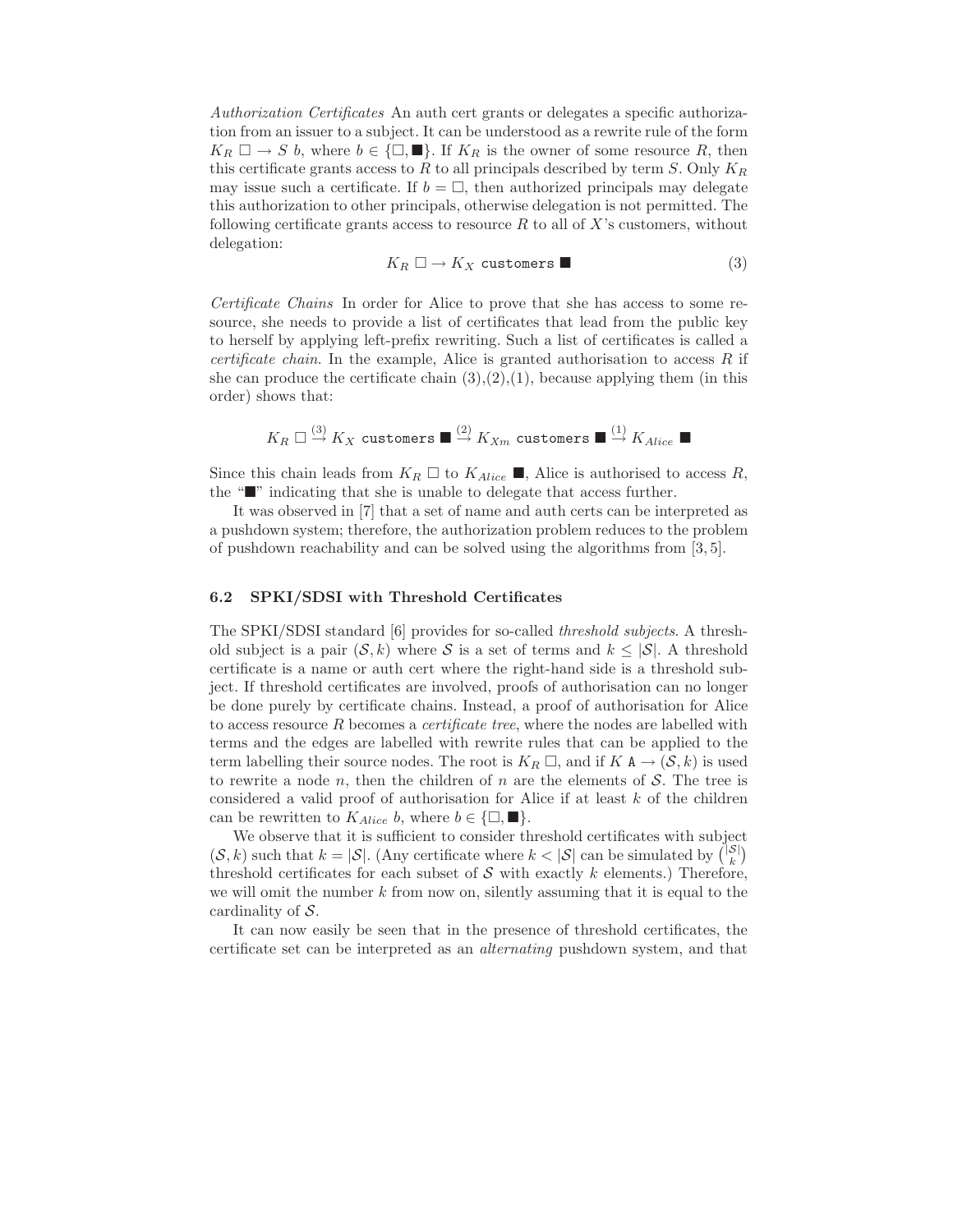the authorisation problem reduces to APDS reachability. In other words, Alice is granted access to resource R if she can prove that  $K_R \Box \Rightarrow \{K_{Alice} \Box, K_{Alice} \blacksquare\}.$ 

In [12, 7] the use of threshold subjects is restricted to just authorization certificates, claiming that the use of threshold subjects in name certificates would make the semantics "almost surely too convoluted". Moreover, [7] observes that under this restriction the authorisation problem can be solved without incurring (asymptotic) run-time penalties for threshold subjects and gives an informal algorithm. Within our framework, we note that the restriction of threshold subjects to auth certs allows one to obtain a good instance and to apply the algorithm from Sect. 4 to solve the authorisation problem.

**Theorem 5.** Let  $C_t$ ,  $C_0$ ,  $C_1$ , and  $C_2$  be sets of certificates, where  $C_t$  contains *the auth certs with threshold subjects,*  $C_0$  *contains the name certs in which terms have zero identifiers,*  $C_1$  *contains the name and auth certs in which terms have one and zero identifiers, respectively, and*  $C_2$  *consists of the rest. Let n be the number of different terms in*  $C_0$ . The authorization problem can be solved in  $O(|C_0| + (|C_1| + |C_t|)n + |C_2|n^2)$  *time.* 

#### **6.3 APDS reachability and RT<sup>0</sup>**

The  $RT_0$  framework was proposed in [11], along with algorithms for solving its associated authorization problem. The expressiveness of  $RT_0$  is very similar to that of SPKI/SDSI and allows for role intersection (similar to the threshold certificates of SKPI/SDSI). It is straightforward to assign a pushdown semantics to  $RT_0$ ; therefore, our algorithms may serve as an alternative to the specialised algorithms in [11]. Let us regard this aspect in more detail.

The basic concepts in  $RT_0$  are *entities* and *role names*, corresponding to "principals" and "identifiers" in SPKI/SDSI. A *role* is a tuple of the form A.r, where  $A$  is a principal and  $r$  is a role name, and corresponds to a local name in SPKI/SDSI. Certificates (or *credentials* in [11]) can be of the following types, where A, B are entities and r,  $r_1$ ,  $r_2$  are role names: (i)  $A.r \leftarrow B$ , (ii)  $A.r \leftarrow B.r_1$ , (iii)  $A.r \leftarrow A.r_1.r_2$ , and (iv)  $A.r \leftarrow f_1 \cap \cdots \cap f_k$ , for any  $k \geq 1$ , where  $f_1, \ldots, f_k$ are roles.<sup>1</sup>

Unlike SPKI/SDSI,  $RT_0$  does not distinguish between auth certs and name certs; in fact, all certs in  $RT_0$  can be understood as name certs, including those that deal with role intersection. The semantics of a set of certs, then, is a mapping *Mem* of roles to the sets of entities, i.e. the least fixpoint satisfying the following equations:

- (i) if  $A.r \leftarrow B$  is a cert, then  $B \in \text{Mem}(A.r);$
- (ii) if  $A.r \leftarrow B.r_1$  is a cert, then  $Mem(B.r_1) \subseteq Mem(A.r);$
- (iii) if  $A.r \leftarrow A.r_1.r_2$  is a cert, then  $\bigcup_{B \in Mem(A.r_1)} Mem(B.r_2) \subseteq Mem(A.r);$
- (iv) if  $A.r \leftarrow f_1 \cap \cdots \cap f_k$  is a cert, then  $\bigcap_{i=1}^n \text{Mem}(f_i) \subseteq \text{Mem}(A.r)$ .

<sup>&</sup>lt;sup>1</sup> In fact, [11] permits  $f_1, \ldots, f_k$  to be any of the expressions allows on the right-hand side of rules (i), (ii), or (iii); however, our restriction allows for an easier presentation of the semantics without restricting the expressiveness of the framework.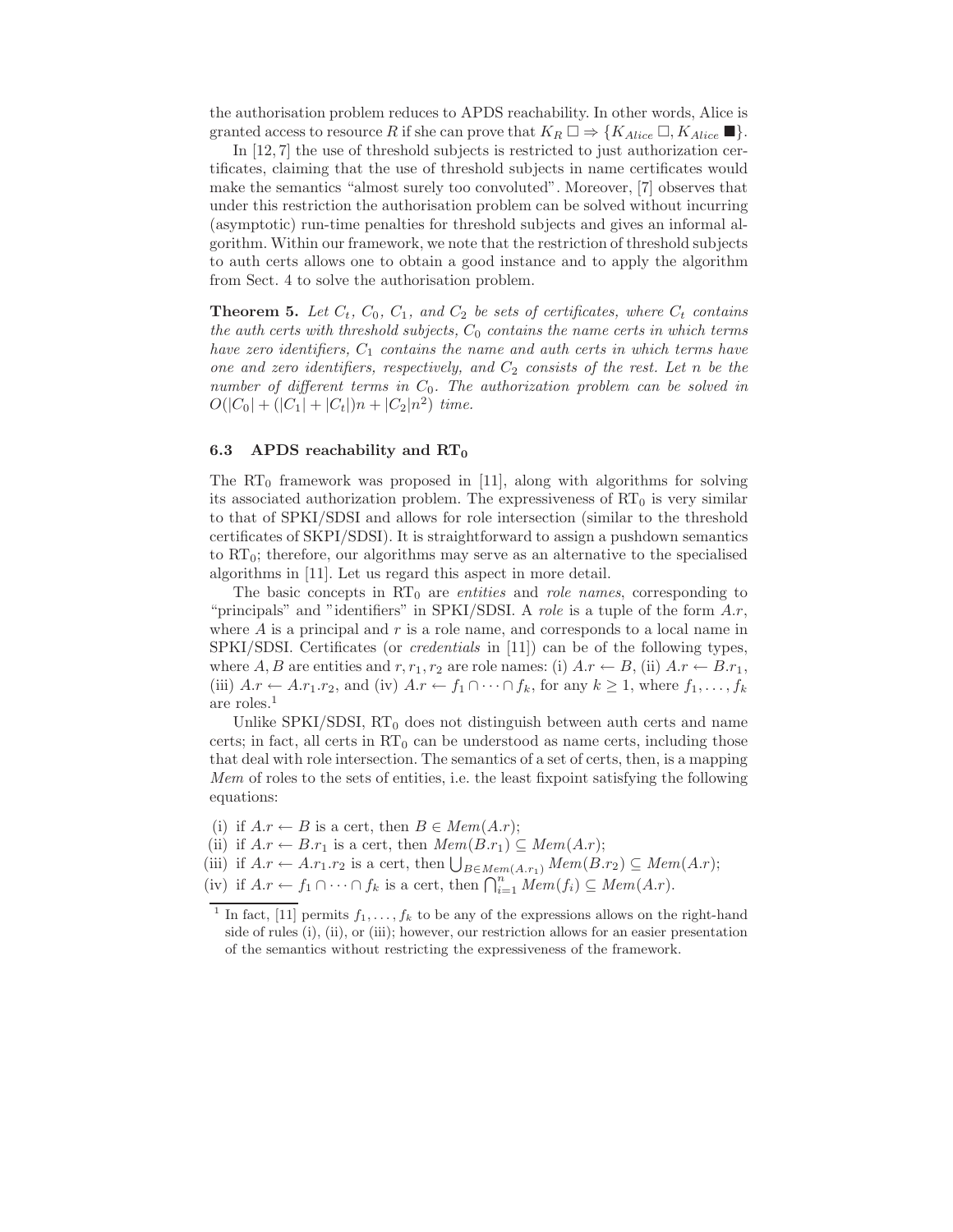The *membership problem* in  $RT_0$  is to determine, given a role A.r and an entity B, whether  $B \in Mem(A.r)$ . RT<sub>0</sub> does not provide for auth certs; the underlying assumption is that permissions can be assigned to roles by external means.

It can easily be seen that rules of type (i), (ii), and (iii) can be given a (nonalternating) pushdown semantics such that the resulting PDS satisfies  $\langle A, r \rangle \Rightarrow$  $\{\langle B,\varepsilon\rangle\}$  if and only if  $B \in \mathcal{M}em(A,r)$ . Thus, the membership problem for RT<sub>0</sub> without certs of type (iv) can be solved using algorithms for (non-alternating) pushdown reachability [5].<sup>2</sup>

A straightforward translation of rules of type (iv) to *alternating* pushdown rules fails, however. It turns out that the semantics of type-(iv) rules is subtly restrictive, making  $RT_0$  less expressive than APDS. For instance, consider the following set of  $RT_0$  credentials:

 $A.a \leftarrow A.b.c, A.b \leftarrow B.d \cap C.e, B.d \leftarrow D, C.e \leftarrow E, D.c \leftarrow F, E.c \leftarrow F$ 

We have  $Mem(B.d) = \{D\}$  and  $Mem(C.e) = \{E\}$ , therefore  $Mem(A.b) = \emptyset$ , and consequently  $Mem(A.a) = \emptyset$ . It is tempting to translate the rule  $A.b \leftarrow$  $B.d \cap C.e$  to the alternating pushdown rule  $\langle A.b \rangle \hookrightarrow \{\langle B.d \rangle, \langle C.e \rangle\}.$  But then, the resulting APDS satisfies  $\langle A.a \rangle \Rightarrow \{\langle F,\varepsilon \rangle\}$ , which is at odds with the RT<sub>0</sub> semantics  $Mem(A.a) = \emptyset$ .

However, the following relationship holds: Let  $\mathcal C$  be a set of  $RT_0$  credentials, and let  $P$  be the APDS derived from C in the manner described above. Let  $R =$  $\{\langle B,\varepsilon\rangle\}$  be a singleton set of configurations for some entity B. Then, for any role A.r, it holds that  $B \in \text{Mem}(A,r)$  if and only if  $\langle A, r \rangle \Rightarrow R$  provided that  $(\mathcal{P}, R)$ *is a good instance*. Notice that the APDS resulting from the previous example and the set  $\{ \langle F, \varepsilon \rangle \}$  do not form a good instance because the APDS contains a rule  $\langle A, b \rangle \hookrightarrow {\langle B, d \rangle, \langle C, e \rangle}$ , but  $\langle B, dc \rangle$  and  $\langle C, ec \rangle$  are both contained in  $pre^*(\{\langle F,\varepsilon\rangle\}).$ 

Previous algorithms for solving membership queries were proposed in [11] and [13]. The algorithms in [11] are based on the concept of so-called credential graphs, whereas [13] employs logic programs. However, the best known time bounds for the membership problem given in [11, 13] are cubic in the number of credentials. The algorithm provided in Sect. 4 can solve the membership problem with only linear time in the number of credentials and quadratic only in the number of entities that are the target of a type (i) credential.

# **7 Implementation and Experiments**

We have implemented a prototype of the *pre*<sup>∗</sup> algorithm for APDS (in fact, a dedicated version for good instances) inside the Nexus platform [9]. An application can use Nexus "middleware" in order to obtain context data about mobile objects registered at the platform, like the position of an object or whether it enjoys a given relation to another object.

<sup>&</sup>lt;sup>2</sup> This fact was already mentioned in [13].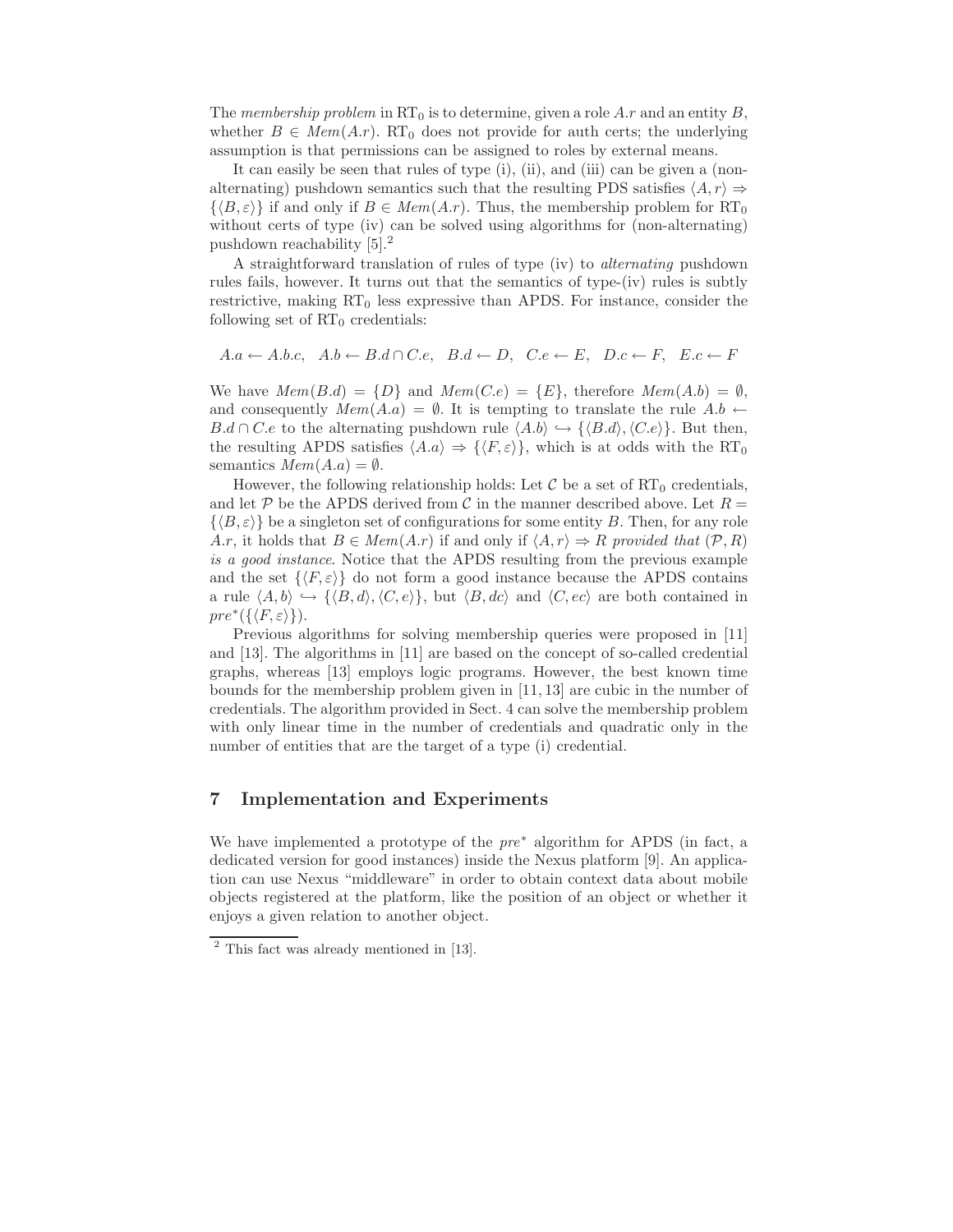Nexus is based on an *Augmented World Model* (AWM). AWM can contain both real world objects (e.g. rooms or streets) and virtual objects (e.g. websites). Furthermore, Nexus defines a language called *Augmented World Modeling Language* (AWML). This XML-based language is used for exchanging Nexus objects between the platform and data repositories.

Our prototype extends the AWM and AWML with name and authorization relations, which can be viewed as name and authorization certificates in the case of SPKI/SDSI, respectively. In other words, we model relations as virtual objects in the Nexus context. Moreover, we extend the platform so that it can serve applications querying relations between entities. Note that, normally, the base information about objects is contained in a Nexus database (the so-called context server) and returned in the form of AWML documents. Our prototype is not yet connected to such a database; instead, all data is kept directly in AWML.

### **7.1 A Scenario**

Consider a scenario where company  $X$  takes part in a trade fair. The exhibition center consists of 2 exhibitions. An exhibition's area is a hierarchical structure with 3 exhibition halls, divided into 4 floors with 5 booths each. The structure can be written by pushdown rules as follows, given that  $1 \leq i \leq 2, 1 \leq j \leq 3, 1 \leq j \leq k$  $k \le 4, 1 \le l \le 5$ :

$$
E_i \text{ Area} \to E_i \text{ Hall Floor Booth} \tag{4}
$$

$$
E_i \text{ Hall} \to H_{[i,j]} \tag{5}
$$

$$
H_{[i,j]} \text{ Floor} \to F_{[i,j,k]} \tag{6}
$$

$$
F_{[i,j,k]} \text{ Booth} \to B_{[i,j,k,l]} \tag{7}
$$

Now, company  $X$  launches a promotion for visitors of the exhibition center to freely download ringtones for their mobile phones. The following visitors are allowed to download:  $(1)$  customers of X who are currently in the area of exhibition 1; (2) non-customers to whom the right has been delegated by one of  $X$ 's customers; (3) customers who are currently not in the area of exhibition 1, but have received delegation from another visitor of exhibition 1. This is expressed by the following rule:

$$
K_X \Box \to \{E_1 \text{ Area Visitor } \Box, K_X \text{ Customer } \Box\}
$$
 (8)

The facts that Alice is visiting a booth in exhibition 1, and that she delegates her right to Bob, who is a customer of  $X$ , can be written as:

$$
B_{[1,j,k,l]} \text{ Visitor} \to K_{Alice}, \qquad \text{for some } j,k,l \tag{9}
$$

$$
K_{Alice} \ \square \to K_{Bob} \ \blacksquare \tag{10}
$$

$$
K_X \text{ customer} \to K_{Bob} \tag{11}
$$

When Bob wants to download a ringtone, we can efficiently compute the set  $pre^*(\{\langle K_{Bob}, \Box \rangle, \langle K_{Bob}, \blacksquare \rangle\})$  by noting the fact that the rules (4)–(11) and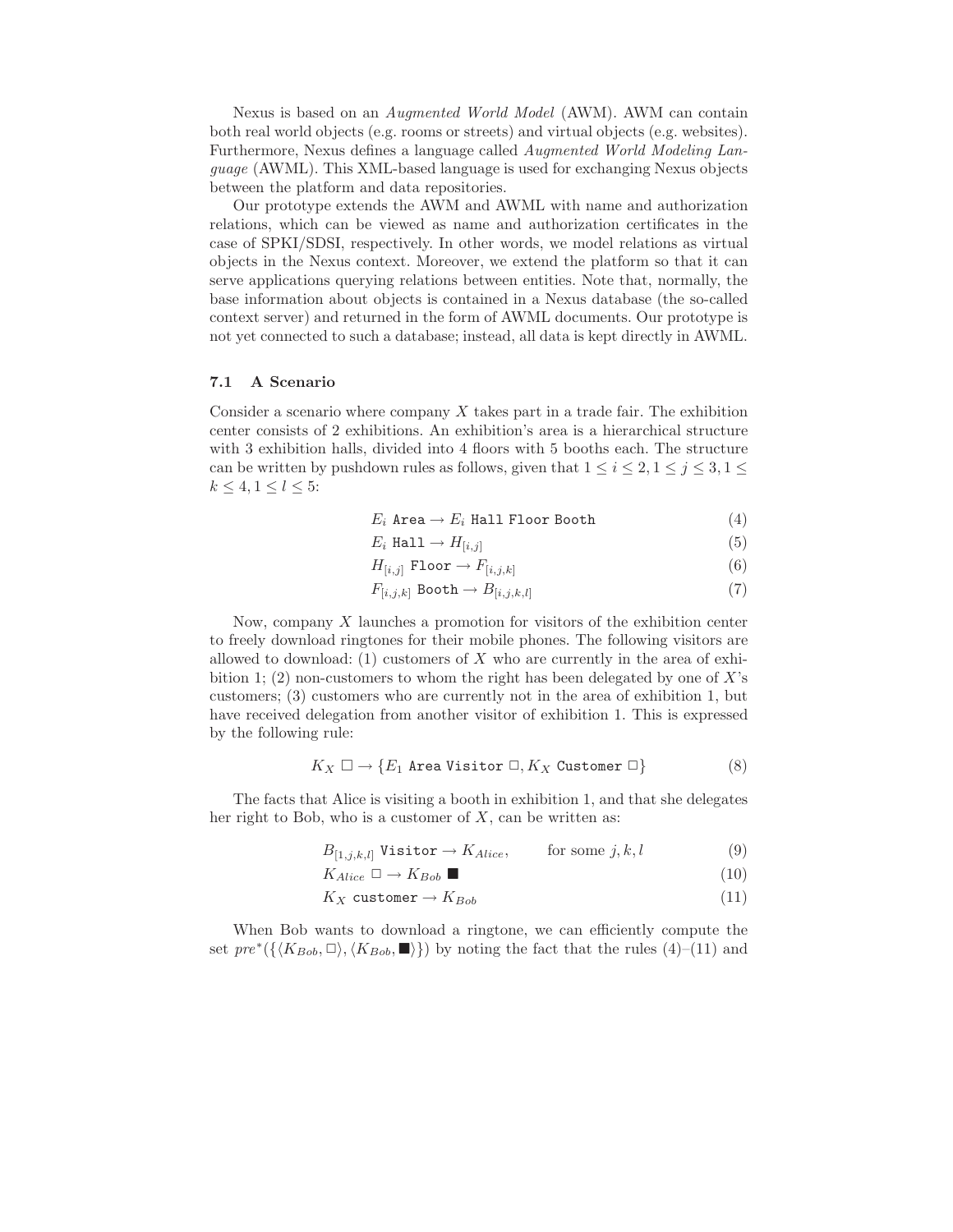$\{K_{Bob}, \Box\}, \langle K_{Bob}, \blacksquare \rangle\}$  form a good instance. Bob's request is granted in this case because  $\langle X, \Box \rangle \in pre^*(\{\langle K_{Bob}, \Box \rangle, \langle K_{Bob}, \blacksquare \rangle\}).$  Note that Bob can only download as long as Alice stays in booths in the exhibition 1. As soon as she moves away (i.e. the rule (9) is removed), a request from Bob can no longer be granted even though he is a customer of X.

### **7.2 Experiments**

The scenario explained above is implemented as an application of the Nexus platform. We report on the running time for some experiments. The experiments should give a rough idea of the size of problems that can be handled in reasonable time.

We randomly add visitors to the exhibition center, and let them randomly issue certificates. We consider a base case with 1000 visitors in the exhibition center, 100 of them are customers of the company  $X$ , and the visitors issue 1000 authorization certificates. The issuer of a certificate decides randomly whether the right can be further delegated or not. The series were conducted on a 2 GHz PC with 256 MB RAM.

#### **7.3 Experiment 1**

In the base case,  $10\%$  of visitors are customers of X, and a visitor issues one certificate on average. In our first experiment we keep these two ratios constant, and increase the number of visitors (for example, if there are 2000 visitors, there will be 200 customers that authorize 2000 times). We ran the experiment five times for each set of parameters. In each run 1000 random download requests are made. Table 1 displays the average results for 1000, 2000, 5000, and 10000 visitors (V). The table shows how often the request was granted  $(G)$  and rejected  $(R)$ , the average time of a certificate search  $(T)$ , and average time for granted  $(T(G))$ and rejected  $(T(R))$  searches. All measurements are in milliseconds.

In a realistic scenario, solving the authorisation problem requires to query databases (e.g. databases containing the positions of objects) and transmit data over a network, which are comparatively expensive operations. We kept relations of various types in different AWML files and whenever a piece of data was needed, we retrieved it from there. Since opening and reading files is also a comparatively expensive operation, this gives some insight as to the overhead such operations would incur in practice. The table shows the number of times AWML files (F) needed to be opened in average. For comparison, the numbers for granted  $(F(G))$ and rejected  $(F(R))$  requests are also displayed.

This experiment allows to draw a first conclusion: The average time of a search does not depend on the number of visitors per se. When a visitor requests a download, the algorithm has to search for the issuers of its certificates. Since the number of certificates is equal to the number of visitors, each visitor has one certificate in average.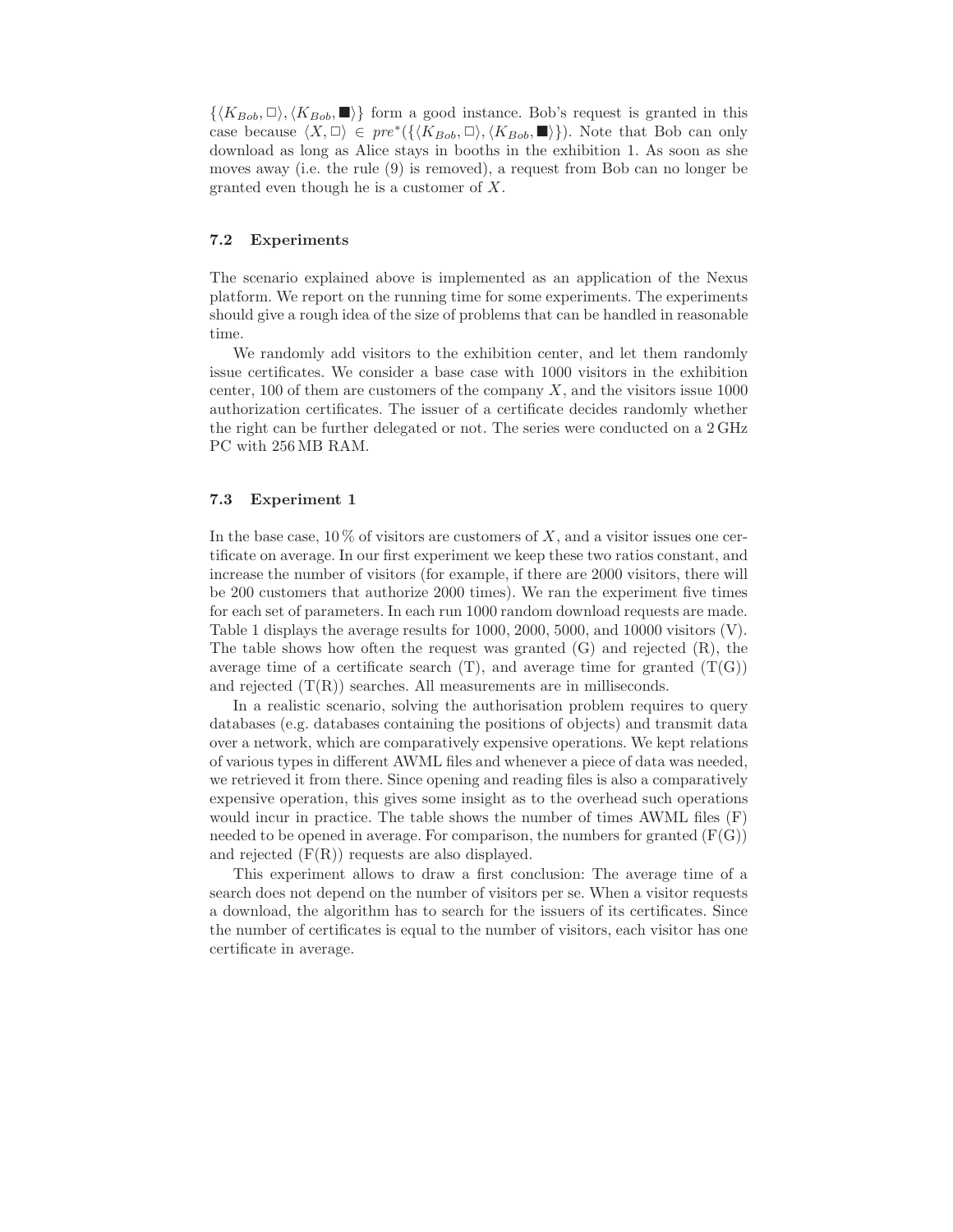**Table 1.** Results of Experiment 1

|  |  | $V$ G R T T(G) T(R) F F(G) F(R)                       |  |  |
|--|--|-------------------------------------------------------|--|--|
|  |  | 1000 229.8 770.2 18.71 29.09 15.49 13.84 22.54 11.19  |  |  |
|  |  | 2000 195.6 804.4 19.23 28.76 16.92 13.14 21.25 11.16  |  |  |
|  |  | 5000 202.2 797.8 18.62 29.33 15.90 12.99 21.10 10.93  |  |  |
|  |  | 10000 199.4 800.6 24.90 38.25 21.60 13.00 22.00 10.77 |  |  |

### **7.4 Experiment 2**

In this experiment, we kept the number of visitors constant, and increased the number of certificates they issue, shown in column C in Table 2. The other columns are as in Experiment 1. Again, we ran the experiment five times for each value of C. Each run consisted of 100 random requests.

|  |  | C G R T T(G) T(R) F F(G) F(R)                            |  |  |
|--|--|----------------------------------------------------------|--|--|
|  |  | 1000 23.0 77.0 18.71 29.09 15.49 13.84 22.54 11.19       |  |  |
|  |  | 2000 56.2 43.8 120.72 193.93 21.96 74.68 118.50 15.83    |  |  |
|  |  | 3000 86.4 13.6 1477.35 1704.21 33.66 625.41 721.69 12.91 |  |  |
|  |  | 4000 95.2 4.8 2279.13 2393.81 13.40 898.01 942.94 9.64   |  |  |

**Table 2.** Results of Experiment 2.

We see that the running time grows rapidly with the number of certificates issued. The explanation is the larger number of certificates received by each visitor, which leads to many more certificate chains. Observe also that the number of granted requests increases.

The overall conclusion of the two experiments is that the algorithm scales well to realistic numbers of visitors and certificates. Notice that in the intended application a user will be willing to wait for a few seconds.

## **8 Conclusions**

We have provided an efficient implementation of the saturation algorithm of [3] for the computation of *pre*<sup>∗</sup> in alternating pushdown systems. Following [8], we have applied the algorithm to the problem of determining the winning region in reachability pushdown games, improving the complexity bound of [8]. We have shown that the algorithm has very low complexity for certain good instances, and provided an application: The computation of certificate chains with threshold subjects in the SPKI/SDSI authorization framework can be reduced to these instances. We have implemented the algorithm within the Nexus platform  $[9]$ , and shown that it scales up to realistic scenarios.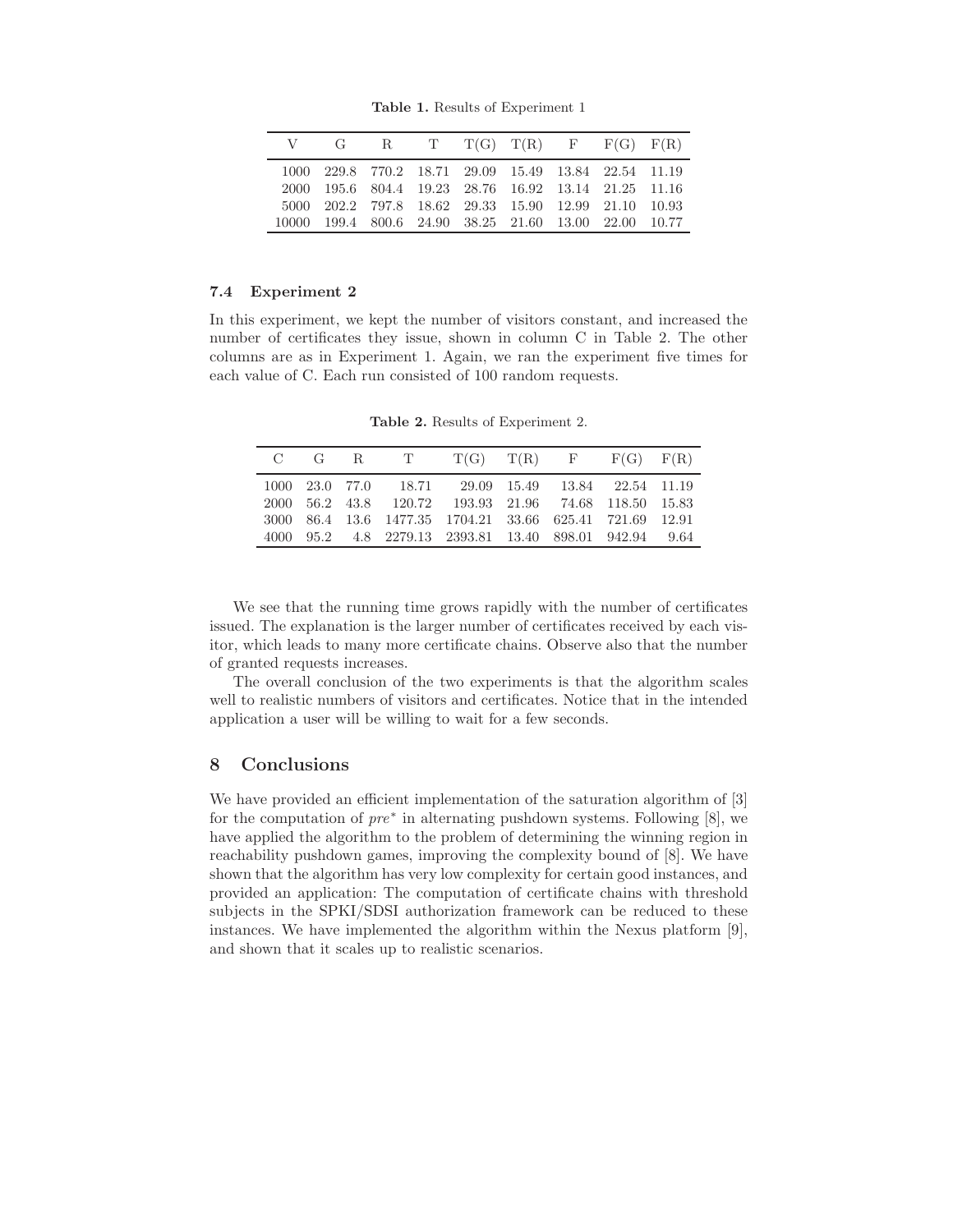# **References**

- 1. Burkart, O., Steffen, B.: Model checking the full modal mu-calculus for infinite sequential processes. In: Proc. ICALP. LNCS 1256, Springer (1997) 419–429
- 2. Walukiewicz, I.: Pushdown processes: Games and model checking. In: Proc. CAV. LNCS 1102 (1996) 62–74
- 3. Bouajjani, A., Esparza, J., Maler, O.: Reachability analysis of pushdown automata: Application to model-checking. In: Proc. CONCUR. LNCS 1243 (1997) 135–150
- 4. Finkel, A., Willems, B., Wolper, P.: A direct symbolic approach to model checking pushdown systems. ENTCS **9** (1997)
- 5. Esparza, J., Hansel, D., Rossmanith, P., Schwoon, S.: Efficient algorithms for model checking pushdown systems. In: Proc. CAV. LNCS 1855 (2000) 232–247
- 6. Ellison, C., Frantz, B., Lampson, B., Rivest, R., Thomas, B., Ylönen, T.: RFC 2693: SPKI Certificate Theory. The Internet Society. (1999)
- 7. Jha, S., Reps, T.: Model checking SPKI/SDSI. JCS **12**(3–4) (2004) 317–353
- 8. Cachat, T.: Symbolic strategy synthesis for games on pushdown graphs. In: Proc. ICALP. LNCS 2380 (2002) 704–715
- 9. Hohl, F., Kubach, U., Leonhardi, A., Rothermel, K., Schwehm, M.: Nexus an open global infrastructure for spatial-aware applications. Technical Report 1999/02, Universität Stuttgart: SFB 627 (1999)
- 10. Chandra, A., Kozen, D., Stockmeyer, L.: Alternation. JACM **28**(1) (1981) 114–133
- 11. Li, N., Winsborough, W.H., Mitchell, J.C.: Distributed credential chain discovery in trust management. Journal of Computer Security **11**(1) (2003) 35–86
- 12. Clarke, D., Elien, J., Ellison, C., Fredette, M., Morcos, A., Rivest, R.: Certificate chain discovery in SPKI/SDSI. At http://theory.lcs.mit.edu/~rivest/ (1999)
- 13. Li, N., Mitchell, J.C., Winsborough, W.H.: Beyond proof-of-compliance: Security analysis in trust management. Journal of the ACM **52**(3) (2005) 474–514

# **Appendix**

We now show that Algorithm 1 correctly implements the saturation procedure from [3], and analyse its complexity. The results are summarized in Theorem 1, however we need the following three lemmata:

#### **Lemma A1.** *Algorithm 1 terminates.*

*Proof.* Since rel is initially empty and Q, Γ are finite sets, *rel* is a finite set. Therefore, the block at lines 8–22 can only be executed finitely many times.  $\Delta'$ is finite, since  $\Delta$  is finite and only finitely many rules are added to  $\Delta'$ . Hence, all loops after line 8 terminate, and only finite number of elements can be added to *trans*. Once *rel* can no longer grow, *trans* can no longer grow and will be empty eventually. This causes the algorithm to terminate.

**Lemma A2.** *Upon termination of Algorithm 1, rel is equal to the set*  $\delta$  *of transitions of*  $A_{pre^*}$ .

*Proof.* We divide the proof into two parts: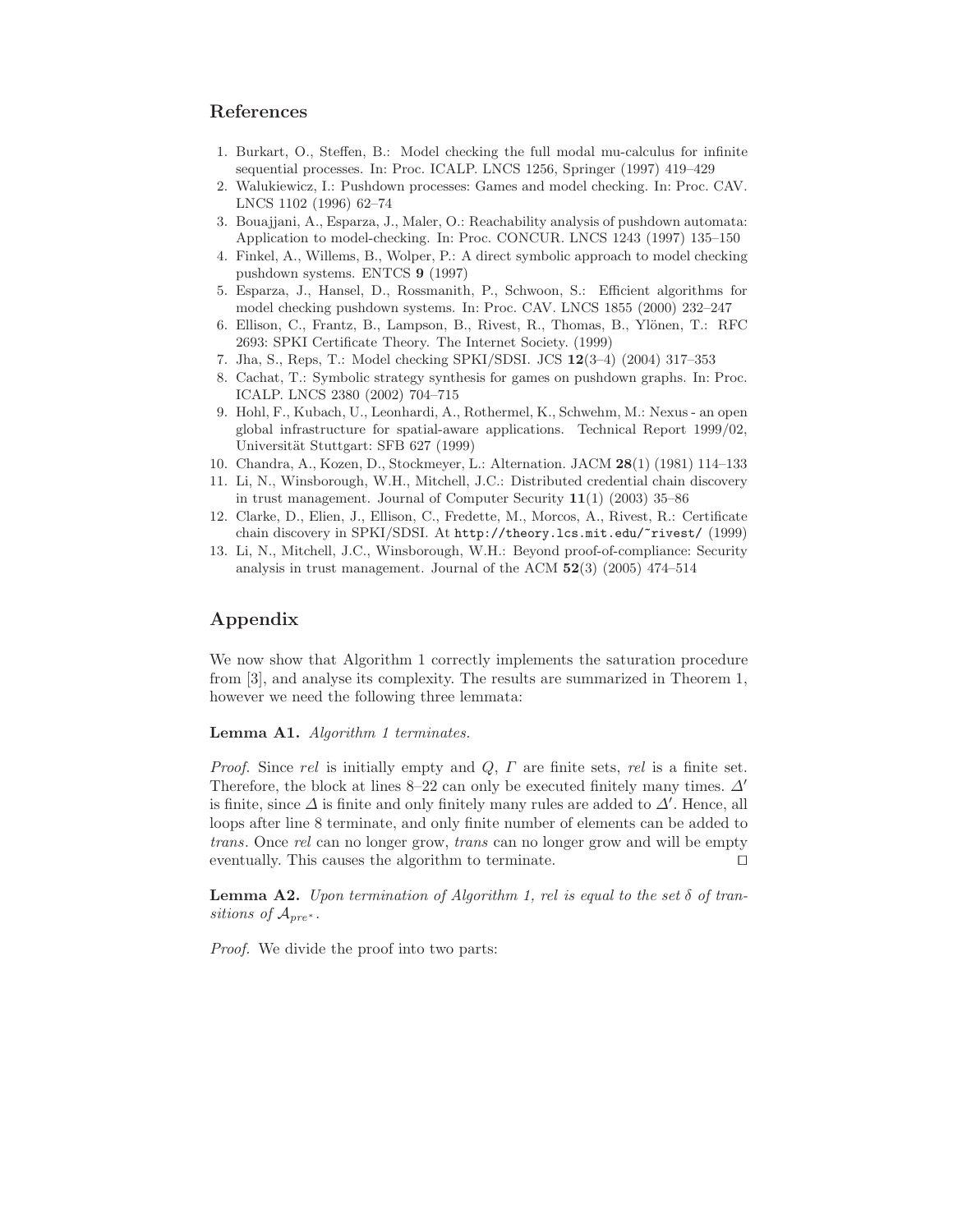- "⊆": We show that throughout the algorithm  $rel \subseteq \delta$  holds. In Sect. 2,  $\delta$  was defined to contain  $\delta_0$  and satisfy the saturation rule. *rel* contains only elements from *trans*, so we inspect the lines that change *trans*, and show that all additions to *trans* satisfy saturation rules:
	- Line 2: *trans* is initialized to  $\delta_0$ , and also the saturation rule is directly modelled here.
	- Line 15: models the saturation rule in the case of  $\langle p_1, \gamma_1 \rangle \hookrightarrow \langle q, \gamma_2 \rangle \in \Delta'$ (line 11),  $(q, \gamma, Q') \in \text{trans}$  (line 6), and  $S = Q'$  (line 14), where S is the set of control locations q' from  $Q'$  such that  $(q', \gamma_2, Q'')$  was in *trans* for some  $Q''$  (line 12). At line 13  $Q_1$  keeps unions of  $Q''$  for each different element from S. When  $S = Q'$ , it means that every element in  $Q'$  has outgoing transitions labelled with  $\gamma_2$ . Line 15 add  $(p_1, \gamma_1, Q_1)$  to *trans* for every  $Q_1 \in \mathcal{Q}_1$ . Thus, it models the saturation rule.
	- Line 10: The rule  $\langle p_1, \gamma_1 \rangle \hookrightarrow \langle q, \gamma \rangle$  was added to  $\Delta'$  because of either of the following three reasons:
		- 1. The rule was added to  $\Delta'$  at line 3, i.e.  $\langle p_1, \gamma_1 \rangle \hookrightarrow \langle q, \gamma \rangle \in \Delta$  and  $\mathcal{F}(\langle p_1, \gamma_1 \rangle \hookrightarrow \langle q, \gamma \rangle) = \emptyset$ . The saturation rule directly applies.
		- 2. The rule was added to  $\Delta'$  at line 18, which implies that r at line 17 was  $\langle p_1, \gamma_1 \rangle \hookrightarrow \langle q, \gamma \rangle$ , and the loop at line 11 was entered with some  $p'', \gamma',$  and  $Q'$  such that  $\langle p_1, \gamma_1 \rangle \hookrightarrow \langle p'', \gamma' \gamma \rangle \in \Delta$  and  $(p'', \gamma', Q') \in$ *trans*. Since  $r := \langle p_1, \gamma_1 \rangle \hookrightarrow \langle q, \gamma \rangle$ , we know that  $S = Q' \setminus \{q\}$ at line 12, and  $Q_1$  gets unions of  $Q''$  such that  $(q', \gamma, Q'')$  was in *trans* for each different  $q' \in S$  at line 13.  $\mathcal{Q}_1$  was added to  $\mathcal{F}(r)$  at line 19. Then, when  $r$  is considered at line 10 because of the transition  $(q, \gamma, Q')$ , we add transitions  $(p_1, \gamma_1, Q' \cup Q'')$  for each  $Q'' \in \mathcal{F}(r)$ according to the saturation rule.
		- 3. The rule was added to  $\Delta'$  at line 21, which implies that the loop at line 20 was entered with some  $q'_1$ ,  $\gamma'_1$ , and  $Q'_1$  such that  $r :=$  $\langle p_1, \gamma_1 \rangle \hookrightarrow \{\langle q_1', \gamma_1' \rangle\} \cup \{\langle q, \gamma \rangle\} \in \Delta'$  (i.e.  $R = \{\langle q, \gamma \rangle\}$ ) and the transition  $(q'_1, \gamma'_1, Q'_1) \in \text{trans. The states } Q'_1$  was saved by adding to  $\mathcal{F}(\langle p_1, \gamma_1 \rangle \hookrightarrow \langle q, \gamma \rangle)$  unions of  $Q'_1$  and  $Q''$  for each  $Q'' \in \mathcal{F}(r)$  at line 22. Now, we consider again where the rule r was added to  $\Delta'$ . There are three cases:
			- 3.1 If r was added to  $\Delta'$  at line 3, i.e.  $r \in \Delta$ , adding transitions  $(p_1, \gamma_1, Q' \cup Q'')$  for each  $Q'' \in \mathcal{F}(\langle p_1, \gamma_1 \rangle \hookrightarrow \langle q, \gamma \rangle)$  therefore conforms to the saturation rule.
			- 3.2 If r was added to  $\Delta'$  at line 18, then r at line 17 was  $\langle p_1, \gamma_1 \rangle \hookrightarrow$  $\{\langle q,\gamma\rangle,\langle q_1',\gamma_1'\rangle\},$  and the loop at line 11 must be entered with some  $p'', \gamma'$ , and Q' such that  $\langle p_1, \gamma_1 \rangle \hookrightarrow \langle p'', \gamma' \gamma \rangle \in \Delta$  and  $(p'', \gamma', Q') \in \text{trans. Since } r := \langle p_1, \gamma_1 \rangle \hookrightarrow \{ \langle q, \gamma \rangle, \langle q_1', \gamma_1' \rangle \}$  at line 17, we know that  $\gamma = \gamma'$ ,  $S = Q' \setminus \{q, q_1'\}$  at line 12, and  $Q_1$  gets unions of  $Q''$  such that  $(q', \gamma, Q'')$  was in *trans* for each different  $q' \in S$  at line 13.  $\mathcal{Q}_1$  was added to  $\mathcal{F}(r)$  at line 19. Again, when considering  $\langle p_1, \gamma_1 \rangle \hookrightarrow \langle q, \gamma \rangle$ , we add  $(p_1, \gamma_1, Q' \cup Q'')$  for each  $Q'' \in \mathcal{F}(\langle p_1, \gamma_1 \rangle \hookrightarrow \langle q, \gamma \rangle)$  according to the saturation rule.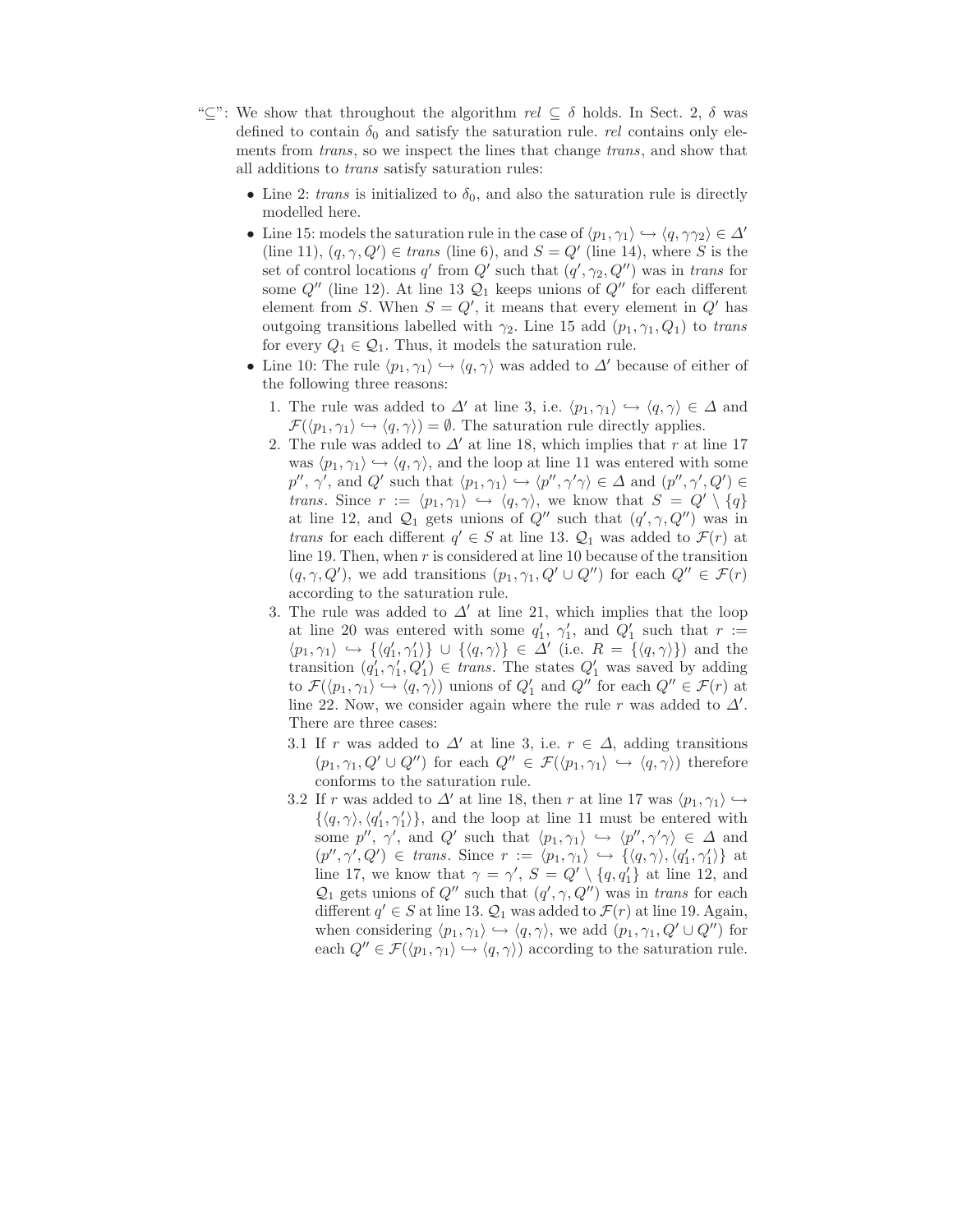- 3.3 If r was added to  $\Delta'$  at line 21, then there must eventually be  $\langle p_1, \gamma_1 \rangle \hookrightarrow \{ \langle q, \gamma \rangle, \langle q_1', \gamma_1' \rangle, \dots, \langle q_n', \gamma_n' \rangle \} \in \Delta'$  for some  $n \geq 2$ such that this rule was added at line 18. The reason is because of the restriction (R2), which means only line 18 can add such a rule to  $\Delta'$ . We can perform the analysis similar to 3 and 3.2, and conclude that the addition conforms to the saturation rule.
- " $\supseteq$ ": We show that upon termination *rel*  $\supseteq \delta$  holds. Equivalently, we prove that by the time the algorithm terminates, all possible saturation rules have been applied. Two cases are considered:
- Case 1: Assume  $\langle p, \gamma \rangle \hookrightarrow \langle p', w \rangle \in \Delta$  and there is  $p' \stackrel{w}{\longrightarrow} Q$  in *rel*.
	- <sup>∗</sup> If <sup>w</sup> <sup>=</sup> <sup>ε</sup>, then <sup>Q</sup> <sup>=</sup> {p } and (p, γ, p ) has been added in line 2.
		- <sup>∗</sup> If <sup>w</sup> <sup>=</sup> <sup>γ</sup><sup>1</sup> and (p , γ1, Q) <sup>∈</sup> *rel*, then (p, γ, Q) has been added in line 10.
		- $∗$  If  $w = \gamma_1 \gamma_2$ , and *rel* contains transitions  $t' = (p', \gamma_1, Q')$  and  $t''_j =$  $(q'_j, \gamma_2, Q'_j)$  for every  $q'_j \in Q'$ , at line 12 S contains control locations  $q_j'$  such that  $t_j''$  was already examined, and unions of  $Q_j'$  for each different  $q'_j \in \check{S}$  are saved in  $\mathcal{Q}_1$  at line 13.
			- If t' was examined after all  $t''_j$ , then  $S = Q'$ , which means  $(p, \gamma, \bigcup_{j,q_j \in S} Q'_j)$  was added in line 15.
			- · If t' was examined before  $t''_j$  for some j,  $\Delta'$  has the rule  $r :=$  $\langle p, \gamma \rangle \hookrightarrow \{ \langle q'_j, \gamma_2 \rangle \mid q'_j \in Q' \setminus S \}$  at line 18, and  $\mathcal{Q}_1$  was added to  $\mathcal{F}(r)$  at line 19. When  $t''_k$ , where  $q'_k \notin S$ , was later examined, there are two possible cases depending on the number of elements in the right-hand-side set of the rule.
			- 1. If there is more than one element in the set, line 21 adds a rule without  $\langle q_k'', \gamma_2 \rangle$  in the right-hand-side set to  $\Delta'$ , and  $Q'_k$  was added to  $\mathcal F$  of this new rule at line 22. This step is repeated for each different  $t_k''$  until there is one element in the right-handside set.
			- 2. If there is one element in the set, then  $(p, \gamma, Q' \cup Q'')$  is added for each  $Q'' \in \mathcal{F}(r)$  at line 10.
- Case 2: Assume  $\langle p, \gamma \rangle \hookrightarrow \{\langle q_1, \gamma_1 \rangle, \langle q_2, \gamma_2 \rangle\} \in \Delta$ , *rel* contains  $t_1 = (q_1, \gamma_1, Q_1)$ , and  $t_2 = (q_2, \gamma_2, Q_2)$ .
	- $∗$  If  $t_1$  was examined before  $t_2$ ,  $\Delta'$  has the rule  $r = \langle p, \gamma \rangle \hookrightarrow \langle q_2, \gamma_2 \rangle$ at line 21, and  $\mathcal{F}(r)$  contains  $Q_1$  at line 22. When  $t_2$  was examined,  $(p, \gamma, Q_1 \cup Q_2)$  was added in line 10.
	- $*$  If  $t_2$  was examined before  $t_1$ , the proof is analogous.

 $\Box$ 

**Lemma 1.** *Algorithm 1 takes*  $O(|\delta_0| + |\Delta_0| + |\Delta_1|2^n + (|\Delta_2|n + |\Delta_a|)4^n)$  *time, where*  $n = |P_{\varepsilon}| + |Q_{ni}|$ .

*Proof.* Let  $\nu$  be the smallest set of states such that for every transition  $(q, \gamma, Q')$ that is added to *trans* at any any point during the algorithm,  $Q'$  only contains states of  $\nu$ . Because of line 2 of the algorithm, we have  $P_{\varepsilon} \cup Q_{ni} \subseteq \nu$ . However, the other lines that add transitions to *trans* (namely, 10 and 15) do not add more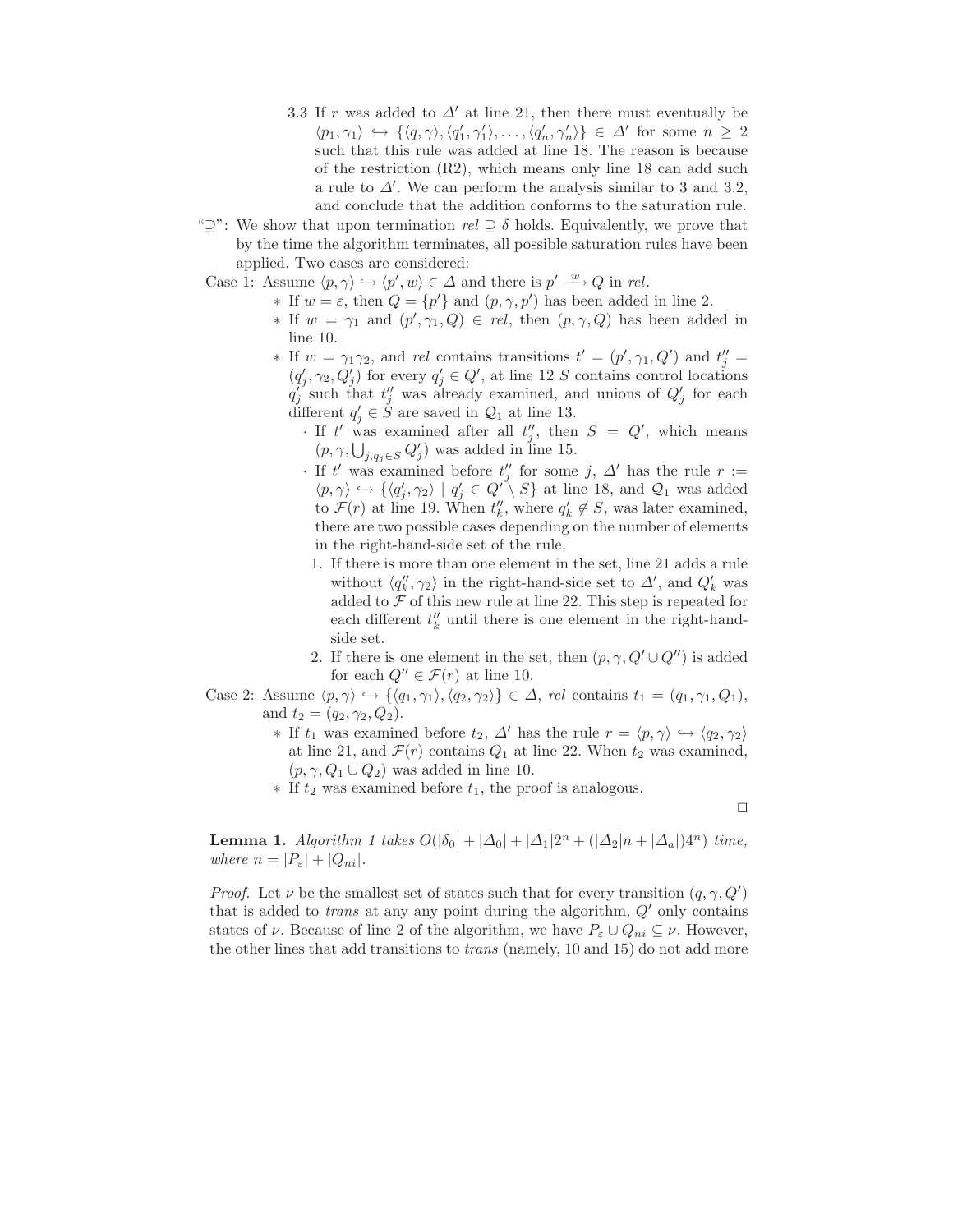elements to  $\nu$ , since every transition  $(q, \gamma, Q')$  they add,  $Q'$  must be a union of  $Q''$  from some  $(q', \gamma', Q'')$  that were in *trans*. So,  $\nu = P_{\varepsilon} \cup Q_{ni}$ .

Because of the definition of  $\nu$ , the number of sets  $Q' \subseteq Q$  for which after termination of the algorithm *rel* contains a transition of the form  $(q, \gamma, Q')$  is  $2^{|\nu|} = 2^n$ .

We now consider the number of times the statements inside the main loop are executed. Line 12 is executed once for each combination of  $\langle p_1, \gamma_1 \rangle \hookrightarrow \langle q, \gamma \gamma_2 \rangle \in$  $\Delta_2$  and  $(q, \gamma, Q')$ , i.e.  $O(|\Delta_2|2^n)$  times. Thus, line 18 is executed  $O(|\Delta_2|2^n)$  times. The alternating rules inside  $\Delta'$  only come from  $\Delta_a$  and line 18, hence there are  $O(|\Delta_a| + |\Delta_2|2^n)$  of them. Line 21 is executed once for each combination of alternating rule  $\langle p_1, \gamma_1 \rangle \hookrightarrow R \cup \{ \langle q, \gamma \rangle \} \in \Delta'$  and  $(q, \gamma, Q')$ . Therefore, line 21 is executed  $O(|\Delta_a|2^n + |\Delta_2|4^n)$  times. Moreover, since  $Q'$  and  $\gamma_2$  are fixed, line 15 is executed  $O(|\Delta_2|4^n)$  times.

Line 10 is executed once for each combination of non-alternating rule in  $\Delta'$  and  $(q, \gamma, Q')$ . Since the size of  $\Delta'$  of this form is  $O(|\Delta_1| + |\Delta_2|n + |\Delta_a|)$ and  $f(r)$  has at most  $2^n$  elements for each rule  $r \notin \Delta_1$ , line 10 is executed  $O(|\Delta_1|2^n + (|\Delta_2|n + |\Delta_a|)4^n)$  times.

We now count the iterations of the main loop, i.e. how often line 6 is executed. This directly depends on the number of elements added to *trans*. Initially, *trans* has  $|\delta_0| + |\Delta_0|$  elements from lines 1 and 2. The time complexity can then be concluded from the fact that all addtions to *trans* are no more than  $O(|\delta_0| + |\Delta_1| + |\Delta_1|2^n + (|\Delta_2|n + |\Delta_3|4^n)$  in number.  $|\Delta_0| + |\Delta_1| 2^n + (|\Delta_2| n + |\Delta_a|) 4^n$  in number.

**Theorem 2.** *The backward reachability problem for alternating pushdown systems is EXPTIME-complete, even if* C *is a singleton.*

*Proof.* We use a reduction from the acceptance problem for alternating Turing machines.

More specifically, let  $\mathcal{M} = (Q, \Sigma, \delta, q_0)$  be an alternating Turing machine, where the control states Q are partitioned into *existential*, *universal*, *accepting*, and *rejecting* states, and where  $\delta: Q \times \Sigma \to 2^{Q \times \Sigma \times \{L, N, R\}}$  is the transition function.

Let us assume that, when started on the input w, M uses at most  $p(|w|)$ space on the tape, where  $p$  is some polynomial independent of  $w$ . Thus, a configuration of M can be represented by a word from  $\Sigma^* Q \Sigma \Sigma^*$  of length  $p(|w|)$ . In a configuration  $uqv$ , u is are the tape contents to the left of the head, q is the current state, and  $v$  are the tape contents under and to the right of the head, including blanks for cells that have not yet been visited. The initial configuration for input w is  $q_0w$  (padded with blanks as needed).

The *computation* of  $M$  on an input  $w$  is a tree whose nodes are the tape configurations of  $M$ , rooted at the initial configuration and where the children of each configuration are its successor configurations (w.r.t.  $\delta$ ). If  $\alpha$  is a configuration of M, we denote by  $T_{\alpha}$  the subtree rooted at  $\alpha$ . A subtree  $T_{\alpha}$ , where q is the control state of  $\alpha$ , is called *accepting* if either

**–** q is accepting,

– or q is existential and there is a successor  $β$  of  $α$  such that  $T<sub>β</sub>$  is accepting;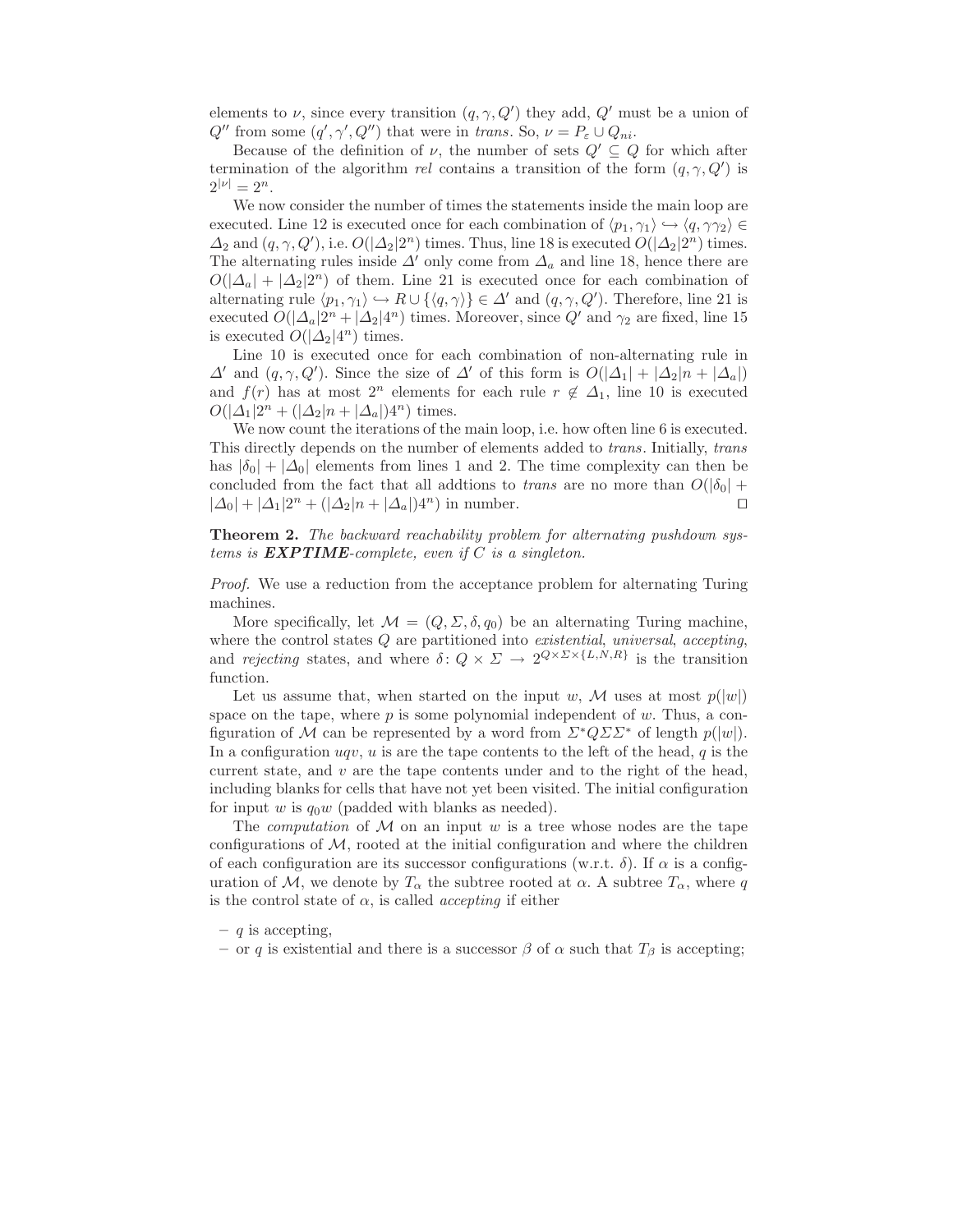– or q is universal and for any successor  $β$  of  $α$ ,  $T<sub>β</sub>$  is accepting.

The problem to check whether the computation of  $\mathcal M$  on w is accepting is well-known to be **EXPTIME**-complete [10].

Given M and w, we now construct an APDS  $P$  and configurations c, c' such that  $c \in pre^*_{\mathcal{P}}(\{c'\})$  if and only if the computation of  $\mathcal M$  on w is accepting. This proves that the backward reachability problem is **EXPTIME**-hard, and together with Theorem 1, **EXPTIME**-complete.

The stack alphabet of  $P$  is  $Q \cup \Sigma \cup \{\#, L, N, R\}$ . A run of  $P$  works in two phases. In the first phase,  $P$  begins at a configuration  $\langle Start, \# \rangle$ , then nondeterministically pushes a word  $\#c_0\#t_1\#c_1\#t_2\#c_2\#t_3\cdots$  onto the stack, where  $c_0$  is the initial configuration of M on w,  $c_1, c_2, \ldots$  are arbitrary configurations of M, and  $t_i, i \geq 1$ , represents a transition of M from  $c_{i-1}$  to  $c_i$ . A transition  $t_i$  is constructed as follows: After pushing  $c_{i-1}$ ,  $\mathcal P$  first chooses a pair  $(q, a) \in Q \times \Sigma$  and writes qa to the stack. Then, if <sup>q</sup> is accepting, <sup>P</sup> goes to a control state *Test* and enters the second phase (see below). If q is existential,  $P$  nondeterministically chooses a triple  $(q', a', m)$  from  $\delta(q, a)$ , pushes  $q' a' m$  to the stack and continues with  $c_i$ . If q is universal, and  $|\delta(q, a)| = n$ , then P executes an alternating rule with branching degree n, where each branch writes a distinct element of  $\delta(q, a)$ to the stack, and then continues with  $c_i$ .

Notice that in the first phase, there is no guarantee that  $c_{i-1}$ ,  $t_i$ , and  $c_i$ are correctly related to each other. Consider a run of  $P$  where each branch has entered the control state *Test*, and assume (for a moment) that the choices of subsequent configurations and transitions along each branch correctly represent steps in  $M$ . Since the branching behaviour of the run corresponds to the branching behaviour of the transitions chosen along each branch, and each branch has entered an accepting state, such a run is possible if and only if the computation of  $M$  on  $w$  is accepting. All that remains is to check (on each branch) whether the configurations and transitions are correctly related to each other. This is done in the second phase.

In the second phase,  $P$  checks (for each branch) whether the following holds:

- (i) for each pair  $c_{i-1}$ ,  $t_i$ , where  $i \geq 1$  and  $t_i = qa \dots, c_{i-1}$  has the form uqav for some  $u, v \in \Sigma^*$ ;
- (ii) for each triple  $c_{i-1}$ ,  $t_i = \frac{qaq'a'm}{m}$ ,  $c_i$ , where  $i \geq 1$ , the control state in  $c_i$  is  $q'$ , and its position is correct w.r.t. the position of the control state in  $c_{i-1}$ and m;
- (iii) for each triple  $c_{i-1}, t_i, c_i$ , where  $i \geq 1$ , and each  $j \in \{1, ..., p(|w|)\}\$ , the symbol on the j-th tape cell in  $c_i$  is correct w.r.t. the j-th tape symbol in  $c_{i-1}$  and  $t_i$ .

To perform these checks, the second phase can be seen to consist of a 'popping thread' that pops the stack contents and forks off a 'checking thread' at each position where a check is required. The popping thread can be implemented by an alternating rule of the kind  $\langle Test, \gamma \rangle \hookrightarrow \{\langle Test, \varepsilon \rangle, \langle Check, \gamma \rangle\},\$  where  $\langle Test, \varepsilon \rangle$ is the continuation of the 'popping thread', and  $\langle Check, \gamma \rangle$  is the beginning of the 'checking thread'.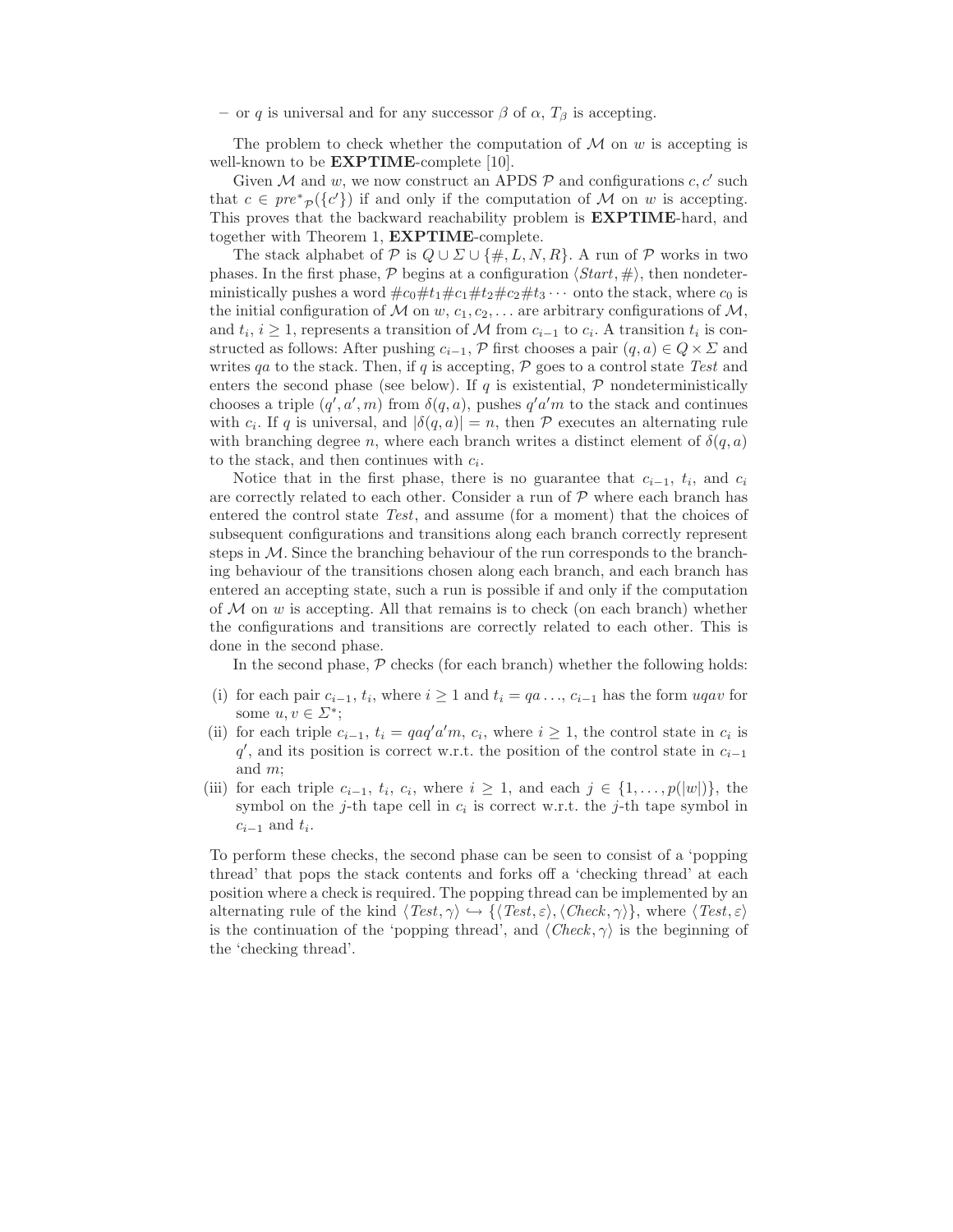The checking thread for condition (i) is simple to implement: the thread pops  $(q, a)$  from the stack, enters a control state  $Check_1(q, a)$ , then removes the configuration  $c_{i-1}$  from the stack, checking whether condition (i) is met.

The checking thread for condition (ii) is similar, except for the fact that the thread needs a counter up to  $p(|w|)$  to check that the position is correct.

The checking thread for condition (iii) remembers the symbol of  $c_i$  at position j and whether the head is at position  $j-1$ , j,  $j+1$ , or somewhere else, then removes the rest of  $c_i$  and reads  $t_i$ . From this information it can conclude which symbol position j in  $c_{i-1}$  should have had. It then removes part of  $c_{i-1}$  up to position  $j$  and checks whether it contains the correct symbol. Again, a counter up to  $p(|w|)$  is needed.

Assume that all successful checking threads continue to remove the stack contents and then enter a control state *End*, and that the same holds for the popping thread. Then, all threads become  $\langle End, \varepsilon \rangle$  if and only if all branches of  $P$  in the first phase represented correct computations of  $M$ . Putting it differently,  $\langle Start, \# \rangle \in pre^*_{\mathcal{P}}(\lbrace End, \varepsilon \rbrace)$  if and only if the computation of M on w is accepting. The number of control states in  $\mathcal P$  is  $\mathcal O(p(|w|) \cdot |Q| \cdot |\Sigma|)$ .

**Theorem 3.** Let  $P = (P, \Gamma, \Delta)$  and R be a good instance, and let A be a non*deterministic automaton recognizing* <sup>R</sup>*. Assume w.l.o.g. that* <sup>A</sup> *has one single final state. Then, the automaton resulting from the modified saturation procedure is nondeterministic and recognizes the same language as* A*pre*<sup>∗</sup> *.*

*Proof.* Because of the modification in the rule, the modified saturation procedure never adds an alternating rule, and so it yields a nondeterministic automaton.

We claim that if  $\mathcal{A}_{pre^*}$  contains a transition  $p \stackrel{\gamma}{\longrightarrow}_{i+1} (P_1 \cup \ldots \cup P_m)$  such that  $P_1 \cup \ldots \cup P_m$  is not a singleton, then at least one  $P_i$  contains a redundant state, i.e., a state from which no word can be accepted. It follows that the transition need not be added.

To prove the claim, observe that  $p \xrightarrow{\gamma}{}_{i+1} (P_1 \cup \ldots \cup P_m)$  is obtained from some rule  $\langle p, \gamma \rangle \hookrightarrow \{\langle p_1, w_1 \rangle, \ldots, \langle p_n, w_m \rangle\} \in \Delta$  and a set of paths  $p_1 \stackrel{w_1}{\longrightarrow}_i$  $P_1,\ldots,p_m \xrightarrow{w_m} i P_m$  in  $\mathcal{A}_i$ . Let  $q_f$  be the final state of  $\mathcal{A}$ . If  $P_i \neq \{q_f\}$  for some  $i \in \{1, \ldots, m\}$ , then  $P_i$  contains a non-final state q of A. If q is nonredundant in  $A_{pre^*}$  then  $A_{pre^*}$  recognizes a word  $p_iw_iw$  where  $w \neq \varepsilon$ . But then  $p_i w_i w \in pre^*(R)$ , contradicting the assumption that  $P, R$  is a good instance.  $\Box$ 

**Lemma 2.** *The modified Algorithm 1 takes*  $O(|\delta_0| + |\Delta_0| + (|\Delta_1| + |\Delta_a|)n +$  $|\Delta_2|n^2$  *time, where*  $n = |P_{\varepsilon}| + |Q_{ni}|$ *, when applied to a good instance.* 

*Proof.* The proof is similar to the one of lemma 1. Let  $\nu$  be the set of states such that for every transition  $(q, \gamma, q') \in \text{trans}$  at any point of the algorithm,  $q' \in \nu$ . Line 2 adds  $|P_{\varepsilon}| + |Q_{ni}|$  elements to  $\nu$ . Since no other lines add more elements to  $\nu$ , at the end of the algorithm, the size of  $\nu$  is  $|P_{\varepsilon}| + |Q_{ni}| = n$ . Therefore, the resulting *rel* contains at most n possible states in its right-hand side.

At line 18,  $\Delta'$  has size  $O(|\Delta_2|n)$ . Line 21 considers alternating rules, which can only come from line 3, so it contributes  $O(|\Delta_a|)$  elements to  $\Delta'$ . Line 15 is executed  $O(|\Delta_2|n^2)$  times, since  $q', \gamma_2$  are fixed. Also, the modification of line 9